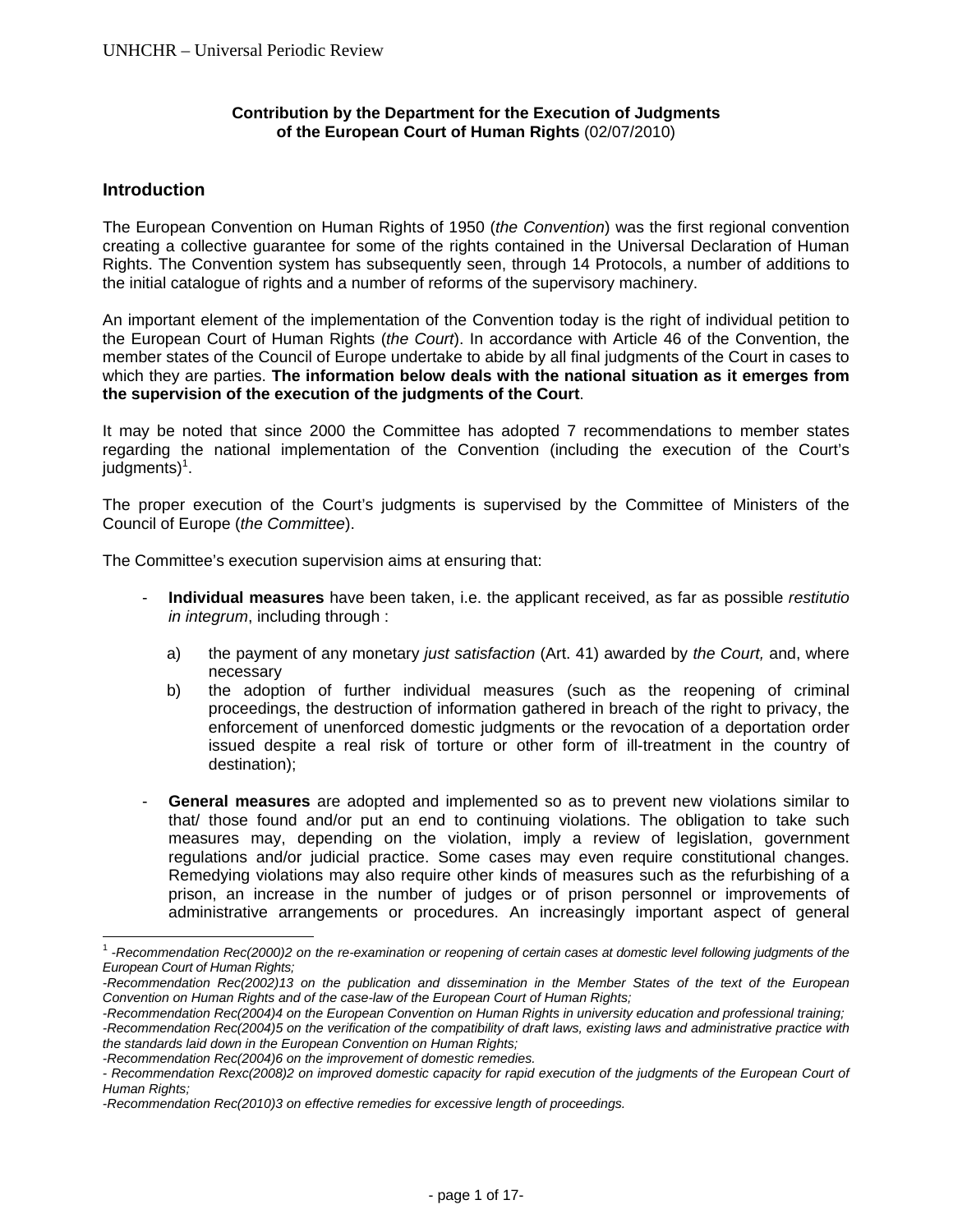measures over the last years aims at ensuring that there exists, as required by the Convention (notably Art. 13) effective domestic remedies to ensure that further violations may be adequately redressed already by domestic authorities.

*The Committee*'s supervision is carried out mainly at its regular Human Rights meetings (presently four a year). It is assisted notably by a special Secretariat, the Department for the Execution of judgments of the Court.

*The Committee* completes its examination of each case by adopting a final resolution. In the course of its supervision, *the Committee* may adopt interim resolutions and other forms of decisions, notably in order to provide information on the state of progress of the execution or, where appropriate, to express concern and/or to make suggestions with respect to the execution.

Interim and Final Resolutions are accessible through www.echr.coe.int on the HUDOC database. Decisions and other relevant execution information is available on the Internet site:

- of the Committee (http://www.coe.int/t/cm/humanrights\_EN.asp), and/or
- of the Department for the Execution of judgments of the European Court (http://www.coe.int/t/dghl/monitoring/execution/default\_EN.asp ).

Since 2008, the Committee adopts an *annual report* on its activities under Article 46 of the Convention. The annual reports (for years 2007 and 2008) are available at the: http://www.coe.int/t/DGHL/Monitoring/Execution/Documents/Publications\_en.asp

The information presented below consists first of a list of the main pending cases for execution supervision, followed by an extract from the last public notes on the Committee's agenda with more detailed information on the execution situation in individual cases (highlighting both outstanding individual measures and more general reforms, whether legislative or other).

### *Explanatory note as to certain references made*

*In the presentations below the "meeting number" indicates the last Human Rights meeting at which the case was examined and/or the next meeting at which the case will be examined. The "meeting section" indicates whether the examination of the case concerns:* 

- a first assessment of the execution measures needed (Section 2),
- *the payment of any just satisfaction awarded (Sections 3.A or 3.B) or of default interest due (3.A.int)*
- *the adoption of individual and/or general execution measures (Section 4.2 (if only individual measures are examined at the meeting the case will be in a special Section 4.1) or if the cases raise more important problems section 4.3)*
- *the adoption of different measures already on their way, such as legislative reforms (Section 5.1), changes of case-law (Section 5.2), publication and awareness raising measures aimed at promoting the direct effect of ECHR case law (Section 5.3), or other measures, notably administrative nature or changes of practice (Section 5.4).*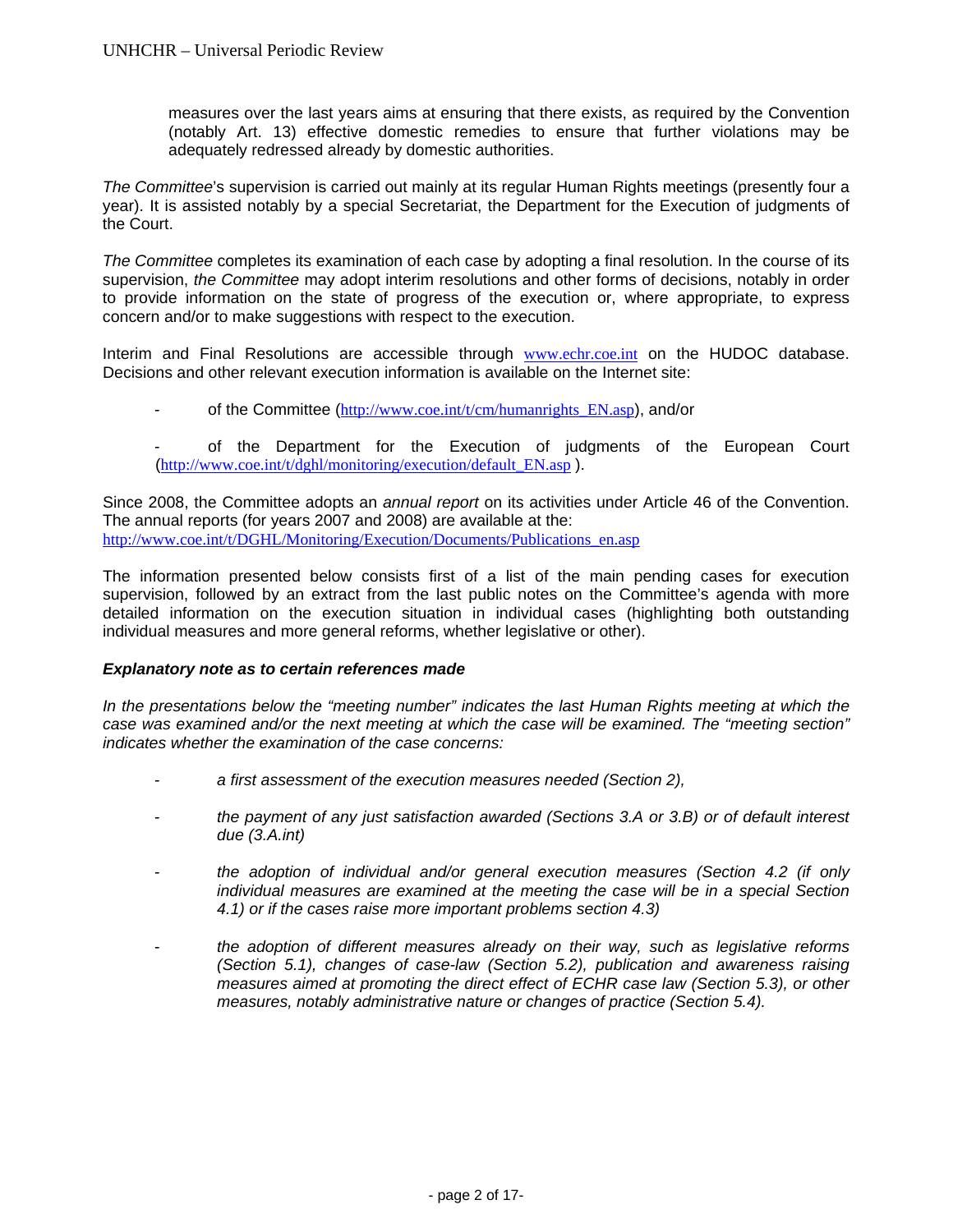# **List of Pending Cases against Austria**

## **New cases to be examined**

| Application<br><b>Number</b> | <b>English Case Title</b> | Date of Judgment | Date of<br><b>Definitive</b><br><b>Judgment</b> | <b>Meeting Number</b> |
|------------------------------|---------------------------|------------------|-------------------------------------------------|-----------------------|
| 31356/04                     | <b>GORIANY v. Austria</b> | 10/12/2009       | 10/05/2010                                      | 1092                  |
| 45369/07                     | RAMBAUSKE v. Austria      | 28/01/2010       | 28/04/2010                                      | 1092                  |
| 20087/06                     | STECHAUNER v. Austria     | 28/01/2010       | 28/04/2010                                      | 1092                  |
| 20089/06                     | PUCHSTEIN v. Austria      | 28/01/2010       | 28/04/2010                                      | 1092                  |

## **Pending cases – adoption of execution measures under way**

| Application<br>Number | <b>English Case Title</b>                                                   | Date of Judgment          | Date of<br><b>Definitive</b><br>Judgment | <b>Meeting Number</b> |
|-----------------------|-----------------------------------------------------------------------------|---------------------------|------------------------------------------|-----------------------|
| 13471/06              | ALMESBERGER v. Austria                                                      | 10/12/2009                | 10/03/2010                               | 1092, 1100            |
| 40825/98              | RELIGIONSGEMEINSCHAFT DER ZEUGEN<br>JEHOVAS AND OTHERS v. Austria           | 31/07/2008                | 31/10/2008                               | 1092, 1100            |
| 20082/02              | ZEHENTNER v. Austria                                                        | 16/07/2009                | 16/10/2009                               | 1092                  |
| 76581/01              | <b>VEREIN DER FREUNDE DER</b><br>CHRISTENGEMEINSCHAFT and Others v. Austria | 26/02/2009                | 26/05/2009                               | 1092, 1100            |
| 3138/04               | <b>ARBEITER v. Austria</b>                                                  | 25/01/2007                | 25/04/2007                               | 1100                  |
| 68354/01              | <b>VEREINIGUNG BILDENDER KUNSTLER v. Austria</b>                            | 25/01/2007                | 25/04/2007                               | 1100                  |
| 74336/01              | WIESER AND BICOS BETEILIGUNGEN GMBH V.<br>Austria                           | 16/10/2007                | 16/01/2008                               | 1100                  |
| 56483/00              | <b>JANCIKOVA v. Austria</b>                                                 | 07/04/2005                | 07/07/2005                               | 1100                  |
| 30003/02              | STOJAKOVIC v. Austria                                                       | 09/11/2006                | 09/02/2007                               | 1100                  |
| 34082/02              | RUSU v. Austria                                                             | 02/10/2008                | 02/01/2009                               | 1108                  |
| 12556/03              | PFEIFER v. Austria                                                          | 15/11/2007                | 15/02/2008                               | 1100                  |
| 2884/04               | ORTNER v. Austria                                                           | 31/05/2007                | 31/08/2007                               | 1100                  |
| 27900/04              | PALUSHI v. Austria                                                          | 22/12/2009                | 22/03/2010                               | 1092                  |
| 32407/04              | DONNER v. Austria                                                           | 22/02/2007                | 22/05/2007                               | 1100                  |
| 49616/06              | KOOTTUMMEL v. Austria                                                       | 10/12/2009                | 10/03/2010                               | 1092                  |
| 37040/02              | RIEPL v. Austria                                                            | 03/02/2005                | 03/05/2005                               | 1100                  |
| 18015/03              | SCHUTTE v. Austria                                                          | 26/07/2007                | 26/10/2007                               | 1100                  |
| 18294/03              | STEMPFER v. Austria                                                         | 26/07/2007                | 26/10/2007                               | 1100                  |
| 37301/03              | HAUSER-SPORN v. Austria                                                     | 07/12/2006                | 23/05/2007                               | 1100                  |
| 39120/03              | BARTENBACH v. Austria                                                       | 20/03/2008                | 20/06/2008                               | 1100                  |
| 8140/04               | VITZTHUM v. Austria                                                         | 26/07/2007                | 26/10/2007                               | 1100                  |
| 20597/04              | GURSOY v. Austria                                                           | 05/06/2008                | 05/09/2008                               | 1100                  |
| 28034/04              | MULLER v. Austria (II)                                                      | 18/09/2008                | 18/12/2008                               | 1100                  |
| 25166/05              | SCHNEIDER v. Austria                                                        | 31/07/2008                | 31/10/2008                               | 1100                  |
| 25929/05              | STROBEL v. Austria                                                          | 04/06/2009                | 04/09/2009                               | 1100                  |
| 33928/05              | KLUG v. Austria                                                             | 15/01/2009                | 15/04/2009                               | 1100                  |
| 38032/05              | GIERLINGER v. Austria                                                       | 29/11/2007                | 29/02/2008                               | 1100                  |
| 4490/06               | RICHTER v. Austria                                                          | 18/12/2008                | 18/03/2009                               | 1100                  |
| 12702/08              | OTTO v. Austria                                                             | 22/10/2009                | 22/01/2010                               | 1100                  |
| 23960/02              | ZEMAN v. Austria                                                            | 29/06/2006,<br>10/01/2008 | 10/01/2008                               | 1092                  |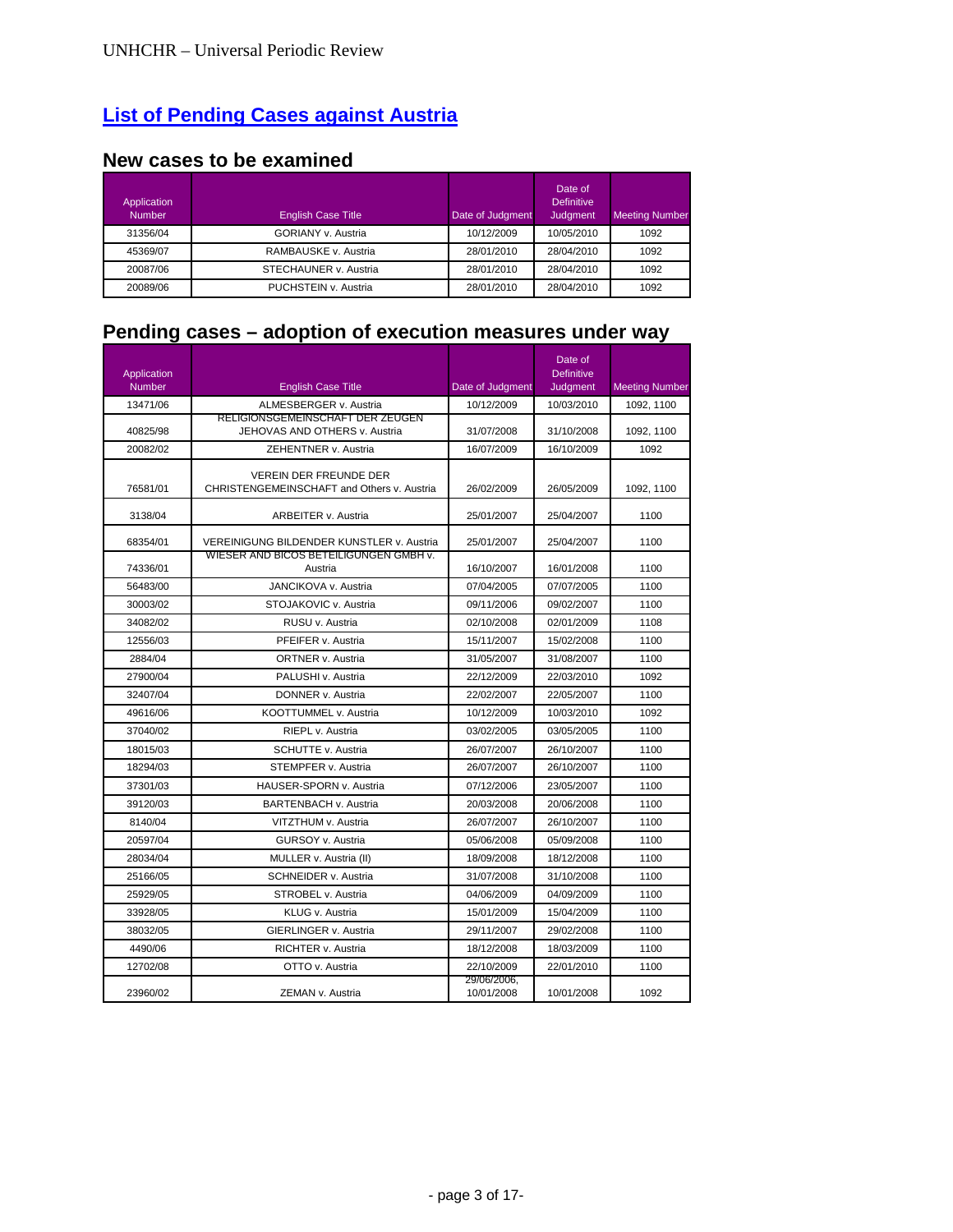## **Cases awaiting the preparation of a final resolution – execution measures in principle adopted**

| Application |                                                                                  |                  | Date of<br><b>Definitive</b> |                |
|-------------|----------------------------------------------------------------------------------|------------------|------------------------------|----------------|
| Number      | <b>English Case Title</b>                                                        | Date of Judgment | Judgment                     | Meeting Number |
| 24430/94    | LANZ v. Austria                                                                  | 31/01/2002       | 01/05/2002                   | 1092           |
| 29477/95    | EISENSTECKEN v. Austria                                                          | 03/10/2000       | 03/10/2000                   | 1092           |
| 32899/96    | <b>BUCHBERGER v. Austria</b>                                                     | 20/12/2001       | 20/03/2002                   | 1092           |
| 36812/97    | SYLVESTER v. Austria                                                             | 24/04/2003       | 24/07/2003                   | 1092           |
| 40016/98    | KARNER v. Austria                                                                | 24/07/2003       | 24/10/2003                   | 1092           |
| 42967/98    | LOFFELMANN v. Austria                                                            | 12/03/2009       | 12/06/2009                   | 1092           |
| 45983/99    | KAPLAN v. Austria                                                                | 18/01/2007       | 18/04/2007                   | 1092           |
| 46389/99    | ALBERT-ENGELMANN-GESELLSCHAFT MBH v.<br>Austria                                  | 19/01/2006       | 19/04/2006                   | 1092           |
| 53911/00    | <b>ACHLEITNER v. Austria</b>                                                     | 23/10/2003       | 23/01/2004                   | 1092           |
| 55193/00    | SCHELLING v. Austria                                                             | 10/11/2005       | 10/02/2006                   | 1092           |
|             | WIRTSCHAFTS-TREND ZEITSCHRIFTEN-VERLAGS                                          |                  |                              |                |
| 58547/00    | GMBH v. Austria<br>WIRTSCHAFTS-TREND ZEITSCHRIFTEN-                              | 27/10/2005       | 27/01/2006                   | 1092           |
| 66298/01    | VERLAGSGESELLSCHAFT M.B.H. v. Austria                                            | 13/12/2005       | 13/03/2006                   | 1092           |
| 43454/98    | BAKKER v. Austria                                                                | 10/04/2003       | 10/07/2003                   | 1092           |
| 45203/99    | <b>BIRNLEITNER v. Austria</b>                                                    | 24/02/2005       | 24/05/2005                   | 1092           |
| 49686/99    | <b>GUTL v. Austria</b>                                                           | 12/03/2009       | 12/06/2009                   | 1092           |
| 54698/00    | KAYA v. Austria                                                                  | 08/06/2006       | 08/09/2006                   | 1092           |
| 60553/00    | MALEK v. Austria                                                                 | 12/06/2003       | 12/09/2003                   | 1092           |
| 60899/00    | KOBENTER and STANDARD VERLAGS GMBH v.<br>Austria                                 | 02/11/2006       | 02/02/2007                   | 1092           |
| 62539/00    | JURISIC AND COLLEGIUM MEHRERAU v. Austria                                        | 27/07/2006       | 11/12/2006                   | 1092           |
| 69162/01    | GEYER v. Austria                                                                 | 07/07/2005       | 07/10/2005                   | 1092           |
| 76293/01    | <b>BRUGGER v. Austria</b>                                                        | 26/01/2006       | 26/04/2006                   | 1092           |
| 76918/01    | VERLAGSGRUPPE NEWS GMBH v. Austria                                               | 14/12/2006       | 14/03/2007                   | 1092           |
| 10520/02    | VERLAGSGRUPPE NEWS GMBH v. Austria (no. 2)                                       | 14/12/2006       | 14/03/2007                   | 1092           |
| 10523/02    | COORPLAN-JENNI GMBH and HASCIC v. Austria<br>STANDARD VERLAGS GmbH and KRAWAGNA- | 27/07/2006       | 11/12/2006                   | 1092           |
| 19710/02    | PFEIFER v. Austria                                                               | 02/11/2006       | 02/02/2007                   | 1092           |
| 35841/02    | OSTERREICHISCHER RUNDFUNK v. Austria                                             | 07/12/2006       | 07/03/2007                   | 1092           |
| 12555/03    | MULLER v. Austria                                                                | 05/10/2006       | 05/01/2007                   | 1092           |
| 28648/03    | LANG v. Austria                                                                  | 19/03/2009       | 19/06/2009                   | 1092           |
| 30547/03    | FERIHUMER v. Austria                                                             | 01/02/2007       | 01/05/2007                   | 1092           |
| 7401/04     | HOFBAUER v. Austria (no. 2)                                                      | 10/05/2007       | 10/08/2007                   | 1092           |
| 11032/04    | EMMER-REISSIG v. Austria                                                         | 10/05/2007       | 10/08/2007                   | 1092           |
| 26606/04    | FALTER ZEITSCHRIFTEN GMBH v. Austria                                             | 22/02/2007       | 22/05/2007                   | 1092           |
| 35354/04    | ABRAHAMIAN v. Austria                                                            | 10/04/2008       | 10/07/2008                   | 1092           |
| 513/05      | SCHMIDT v. Austria                                                               | 17/07/2008       | 17/10/2008                   | 1092           |
| 17912/05    | <b>BOSCH v. Austria</b>                                                          | 03/05/2007       | 03/08/2007                   | 1092           |
| 26113/95    | WIRTSCHAFTS-TREND v. Austria                                                     | 18/05/1998       | 18/08/1998                   | 1092           |
| 42780/98    | I.H. and others v. Austria                                                       | 20/04/2006       | 20/07/2006                   | 1092           |
| 45289/99    | BRUNNTHALER v. Austria                                                           | 29/06/2006       | 29/09/2006                   | 1092           |
| 2881/04     | PRISCHL v. Austria                                                               | 26/04/2007       | 26/07/2007                   | 1092           |
| 5266/03     | NIKOWITZ AND VERLAGSGRUPPE NEWS GESMBH<br>v. Austria                             | 22/02/2007       | 22/05/2007                   | 1092           |
| 9605/03     | KRONE VERLAG GMBH & CO KG v. Austria                                             | 14/11/2008       | 14/02/2009                   | 1092           |
| 13071/03    | STANDARD VERLAGS GMBH v. Austria                                                 | 02/11/2006       | 02/02/2007                   | 1092           |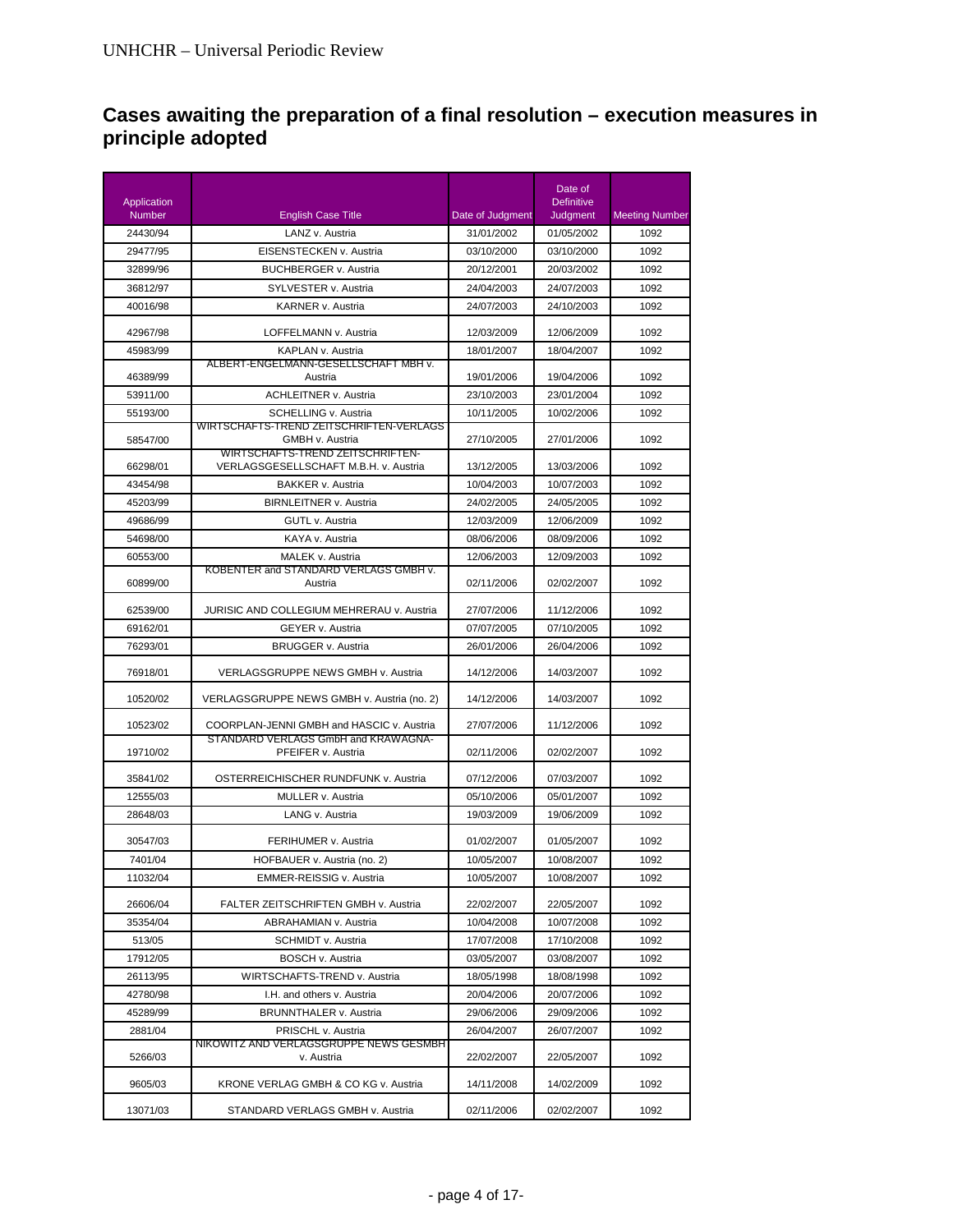## **Main pending cases or group of cases against Austria**

| Case name:<br>Judgment of :<br>Final on: | <b>ZEHENTNER v. Austria</b><br>16/07/2009<br>16/10/2009 | Appl $N^{\circ}$ :     | 20082/02       |
|------------------------------------------|---------------------------------------------------------|------------------------|----------------|
| Violation:<br>Theme / Domain:            |                                                         | <b>Payment status:</b> | No information |
| Next exam:                               | 1092-4.2(14/09/2010); 1092-3.B(14/09/2010)              |                        |                |
| Last exam:                               | 1086-3.A(01/06/2010)                                    |                        |                |
| First exam:                              | 1078-2.1(02/03/2010)                                    |                        |                |

#### **NOTES OF THE AGENDA**

20082/02 Zehentner, judgment of 16/07/2009, final on 16/10/2009

The case concerns disproportionate interference with the applicant's right to respect for her home due to the judicial sale of her apartment in 1999 to pay off her creditors without her having been able to participate effectively in the proceedings (violation of Article 8).

The European Court found that the applicant, for whom a guardian had been appointed in 2000, had lacked legal capacity for years by the time the judicial sale of the apartment and her ensuing eviction in 2000 had taken place, so she had been unable either to object or to resort to available remedies. In addition, the absolute nature of the time-limit for appealing against a judicial sale provided in domestic law prevented her from obtaining a review of her case. Given that persons without legal capacity were particularly vulnerable, the Court found that specific justification was required. The Austrian Supreme Court, rejecting the applicant's extraordinary appeal by decision of 30/01/2002, had not given any such justification and had not weighed the conflicting interests of the purchaser in good faith and the debtor lacking legal capacity.

The case also concerns a breach of the applicant's right to peaceful enjoyment of her possessions in this respect (violation of Article 1 of Protocol No. 1).

The Court noted that even if the proceedings in this case had been between private parties, the state was under an obligation to afford both parties the necessary procedural guarantees. It found the procedural mechanism suggested by the government an unfeasible scenario for the applicant, a person lacking legal capacity, to be able to recover possessions of which she was deprived without adequate guarantees.

The Deputies decided to resume consideration of this item at the latest at their 1092nd meeting (September 2010) (DH), in the light of an action plan / action report to be provided by the authorities.

| Case name:<br>Judgment of :<br>Final on: | <b>ZEMAN v. Austria</b><br>29/06/2006<br>29/09/2006               | Appl $N^{\circ}$ :     | 23960/02 |
|------------------------------------------|-------------------------------------------------------------------|------------------------|----------|
| Violation:<br>Theme / Domain:            |                                                                   | <b>Payment status:</b> |          |
| Next exam:<br>Last exam:<br>First exam:  | 1092-4.2(14/09/2010)<br>1072-4.2(01/12/2009)<br>982-2(05/12/2006) |                        |          |

### **NOTES OF THE AGENDA**

23960/02 Zeman, judgment of 29/06/2006, final on 29/09/2006 and of 10/01/2008 (Article 41) – Friendly settlement

The case concerns sexual discrimination against the applicant due to the application of the Amended Pension and Pension Allowance Act, entitling widowers to 40% of the pension their deceased wife had acquired before January 1995 while widows would be entitled to 60%, without basing this distinction on any objective and reasonable justification (Article 14 in conjunction with Article 1 of Protocol No. 1).

**Individual measures**: In the judgment of 10/01/2008 (Article 41) the European Court noted that a friendly settlement had been reached between the applicant and the competent authorities covering all the applicant's claims in respect of his widower's pension.

*• Assessment*: No further individual measure seems necessary.

**General measures**: The European Court's judgment was published in the Newsletter of the Austrian Institute for Human Rights (NL 2006, p. 152 (NL 06/3/15), available online at http://www.menschenrechte.ac.at/docs/06\_3/06\_3\_15).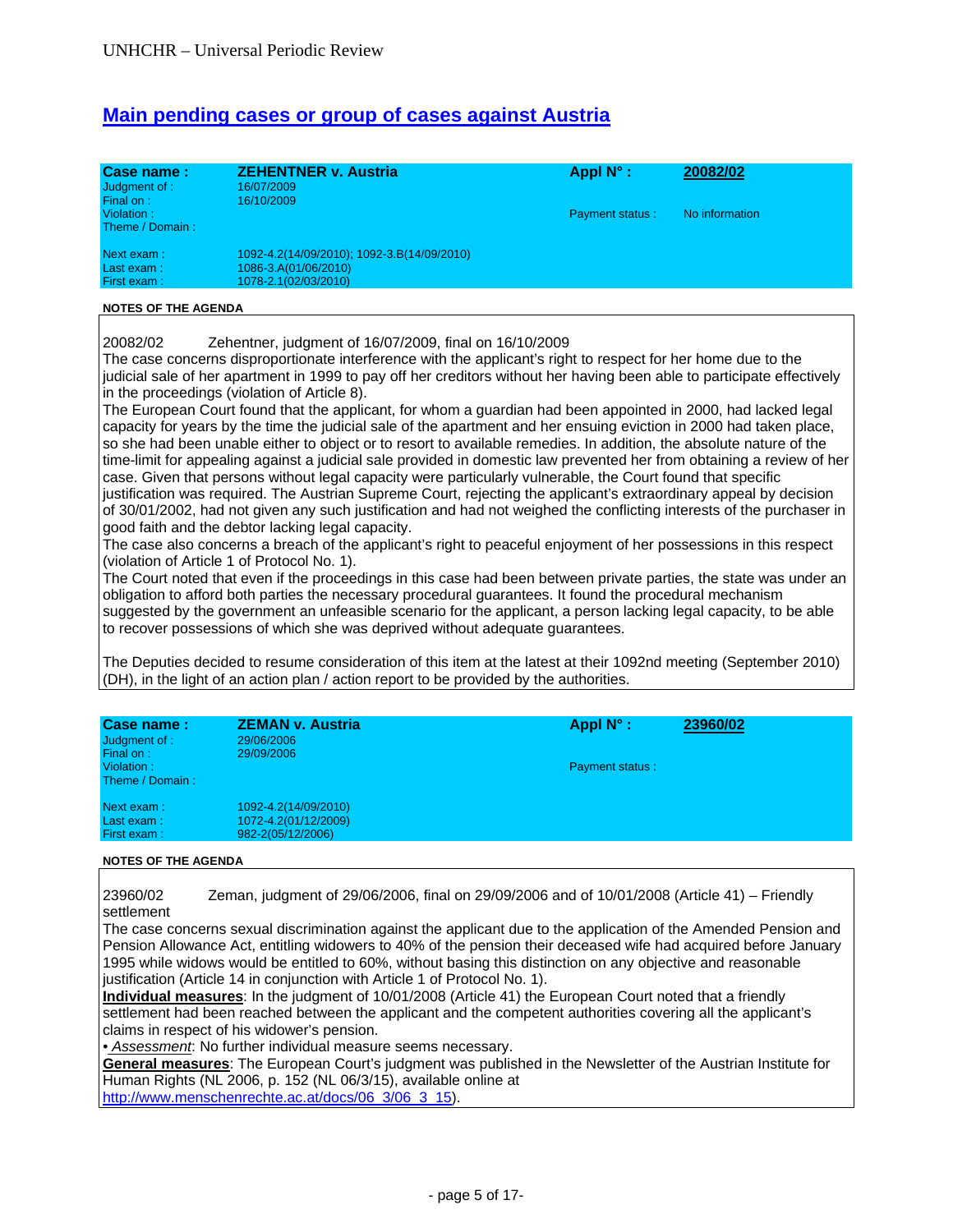On 23/01/2007 it was sent to the Constitutional Service of the Federal Chancellery, the Vienna Municipality and the Appeals Board of the Vienna Municipality. Furthermore, judgments of the European Court are accessible to all judges and state attorneys through the internal database of the Austrian Ministry of Justice (RIS). *• Information is awaited on further legislative or other measures envisaged or taken to prevent new, similar violations and ensuring an equal treatment of survivor's pension rights acquired prior to 1995.* 

The Deputies decided to resume consideration of this item at the latest at their 1092nd meeting (September 2010) (DH), in the light of information to be provided on general measures, in particular, on further legislative or other measures.

| Case name:<br>Judgment of :<br>Final on: | <b>PALUSHI v. Austria</b><br>22/12/2009<br>22/03/2010                | Appl $N^{\circ}$ :     | 27900/04               |
|------------------------------------------|----------------------------------------------------------------------|------------------------|------------------------|
| Violation:<br>Theme / Domain:            |                                                                      | <b>Payment status:</b> | Paid in the time limit |
| Next exam:<br>Last exam:<br>First exam:  | 1092-4.2(14/09/2010)<br>1086-2.1(01/06/2010)<br>1086-2.1(01/06/2010) |                        |                        |

### **NOTES OF THE AGENDA**

27900/04 Palushi, judgment of 22/12/2009, final on 22/03/2010 The case concerns inhuman and degrading treatment inflicted upon the applicant, who at the material time was being held in custody in Vienna Police Prison with a view to expulsion for illegal stay and the ensuing lack of medical care in solitary confinement (two violations of Article 3).

As regards the applicant's allegations that he had been stabbed behind his ears with ballpoint pens and the manner in which he was carried to the individual cell, such that his back dragged along the edges of the steps, the European Court found that his injuries had been established beyond reasonable doubt by the medical reports and witnesses. The Court considered that the treatment of the applicant, who had been on hunger strike for three weeks and was in a physically and mentally weakened state, must have caused him physical and mental pain and suffering and had been such as to arouse in him feelings of fear, anguish and inferiority capable of debasing him and possibly breaking his physical and moral resistance.

The European Court observed that the applicant was placed in solitary confinement despite the risks implied by his hunger-strike, such as loss of consciousness, on the assessment of a paramedic, who according to the 1994 CPT report had received only basic training, and had been refused access to a doctor for three days. Taken together, those factors must have caused him suffering and humiliation beyond that which is inevitable in a situation of detention.

The Deputies decided to resume consideration of this item at their 1092nd meeting (September 2010), in the light of an action plan / action report to be provided by the authorities.

| Case name:<br>Judgment of :<br>Final on: | <b>KOOTTUMMEL v. Austria</b><br>10/12/2009<br>10/03/2010 | Appl $N^{\circ}$ :     | 49616/06               |
|------------------------------------------|----------------------------------------------------------|------------------------|------------------------|
| Violation:<br>Theme / Domain:            |                                                          | <b>Payment status:</b> | Paid in the time limit |
| Next exam:                               | 1092-4.2(14/09/2010)                                     |                        |                        |
| Last exam:                               | 1086-2.1(01/06/2010)                                     |                        |                        |
| First exam:                              | 1086-2.1(01/06/2010)                                     |                        |                        |
|                                          |                                                          |                        |                        |

### **NOTES OF THE AGENDA**

49616/06 Koottummel, judgment of 10/12/2009, final on 10/03/2010

The case concerns a violation of the applicant's right to a fair trial in that, in April 2006 the applicant was denied an oral hearing before the Administrative Court in proceedings concerning applications under the Aliens' Employment Act for a grant of an employment permit (violation of Article 6§1).

The European Court could not find that in the present case the subject matter of the proceedings before the Administrative Court, namely a highly technical issue or of mere legal nature, was of such a nature as to dispense with its obligation to hold a hearing.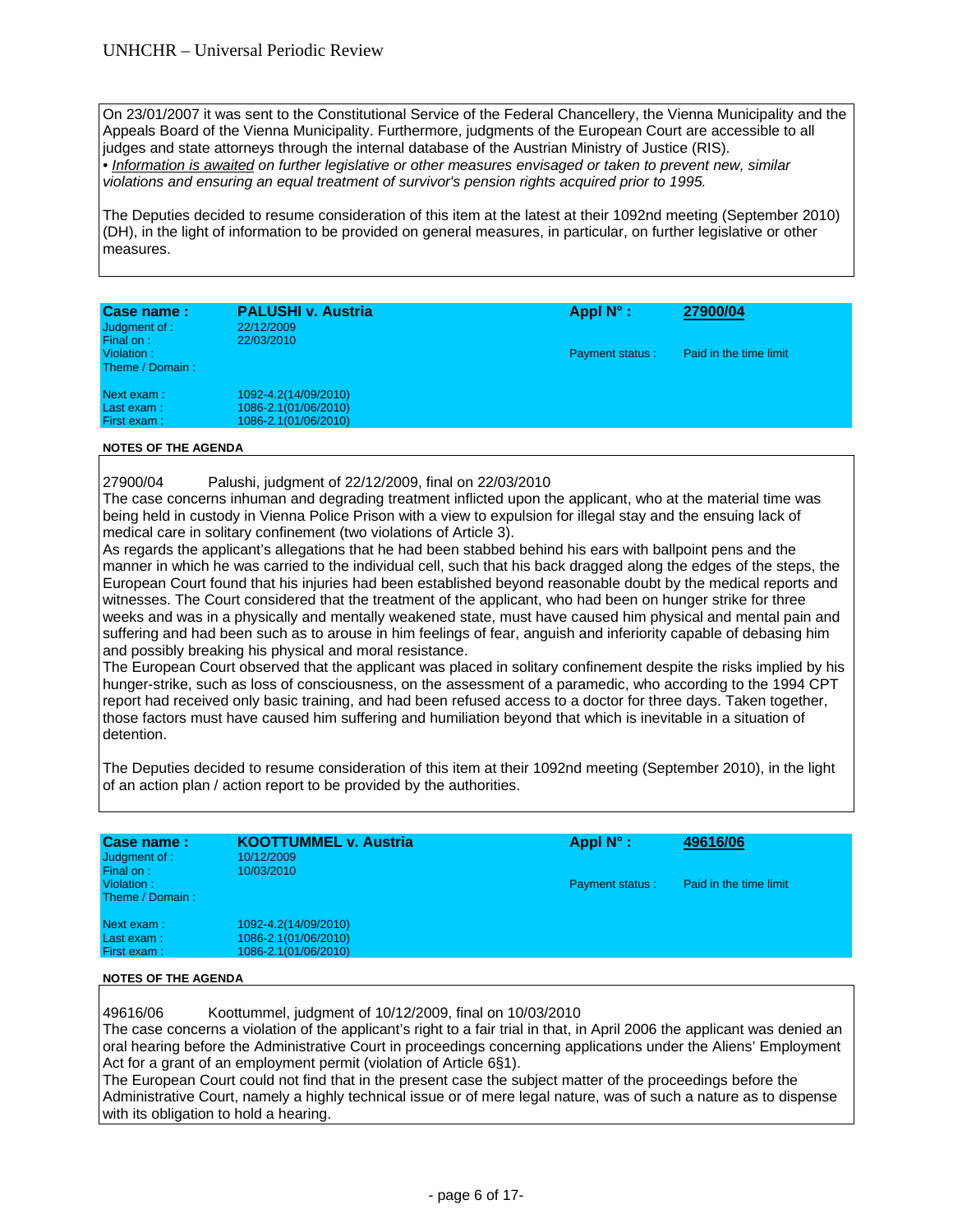The Deputies decided to resume consideration of this item at their 1092nd meeting (September 2010) (DH), in the light of an action plan / action report to be provided by the authorities.

| Case name:<br>Judgment of :<br>Final on: | <b>WIESER AND BICOS BETEILIGUNGEN GMBH v. Austria</b><br>16/10/2007<br>16/01/2008 | 74336/01<br>Appl $N^{\circ}$ : |                        |  |
|------------------------------------------|-----------------------------------------------------------------------------------|--------------------------------|------------------------|--|
| Violation:<br>Theme / Domain:            |                                                                                   | <b>Payment status:</b>         | Paid in the time limit |  |
| Next exam:                               | 1100-4.1(30/11/2010)                                                              |                                |                        |  |
| Last exam:                               | 1086-4.1(01/06/2010)                                                              |                                |                        |  |
| First exam:                              | 1028-2.1(03/06/2008)                                                              |                                |                        |  |

#### **NOTES OF THE AGENDA**

74336/01 Wieser and Bicos Beteiligungen GmbH, judgment of 16/10/2007, final on 16/01/2008 The case concerns the violation of the right to respect for the correspondence of the applicants, an advocate who is proprietor and general manager of a limited-liability company (the first applicant) and the company itself (the second applicant), on account of a search and seizure of electronic data, carried out in October 2000 in the first applicant's chambers (violation of Article 8).

The European Court noted that the procedural guarantees provided in the Code of Criminal Procedure had not been respected with regard to the search and seizure of electronic data: the Bar Association member present could not properly exercise his supervisory function as regards the electronic data, and the report on the search was not drawn up at the end of the search but only later the same day.

The Court found that the police officers' failure to comply with procedural safeguards designed to prevent abuse or arbitrariness and to protect the advocate's duty of professional secrecy rendered the search and seizure of the electronic data disproportionate to the legitimate aim pursued.

**Individual measures**: The European Court awarded just satisfaction to the first applicant in respect of nonpecuniary damage sustained. The applicant company submitted no claim in respect of non-pecuniary damage. The Austrian authorities state that, on 23/03/2001, the Ministry of Justice sent the case file, including the disk on which the electronic data in question had been saved, to the Naples Public Prosecutor's Office following a request for legal assistance.

*• Bilateral contacts are under way to clarify whether further individual measures are necessary.* 

**General measures**: Austrian law contains detailed provisions for the seizure of objects and, in addition, specific rules for the seizure of documents. It has been established in domestic courts' case-law that these provisions also apply to the search and seizure of electronic data. It seems that this was an isolated violation resulting from the particular circumstances of the case.

The European Court's judgment was published in German in the law journals (*ÖJZ* 2008/4; and *Newsletter* 2007, p. 258, available online at www.menschenrechte.ac.at/docs/07\_5/07\_5\_09). On 29/01/2008 it was also sent to the Ministry of Justice, the Ministry of the Interior, the Salzburg Independent Administrative Panel and the Constitutional Service of the Federal Chancellery.

*• Assessment: In these circumstances, no further general measure appears necessary.* 

The Deputies decided to resume consideration of this item at the latest at their 1100th meeting (December 2010) (DH), in the light of clarification to be provided on individual measures.

| Case name:<br>Judgment of :<br>Final on: | <b>ARBEITER v. Austria</b><br>25/01/2007<br>25/04/2007             | Appl $N^{\circ}$ :     | 3138/04                |
|------------------------------------------|--------------------------------------------------------------------|------------------------|------------------------|
| Violation:<br>Theme / Domain:            |                                                                    | <b>Payment status:</b> | Paid in the time limit |
| Next exam:<br>Last exam:<br>First exam:  | 1100-4.1(30/11/2010)<br>1086-4.1(01/06/2010)<br>1007-2(15/10/2007) |                        |                        |
| <b>NOTES OF THE AGENDA</b>               |                                                                    |                        |                        |
| 3138/04                                  | Arbeiter, judgment of 25/01/2007, final on 25/04/2007              |                        |                        |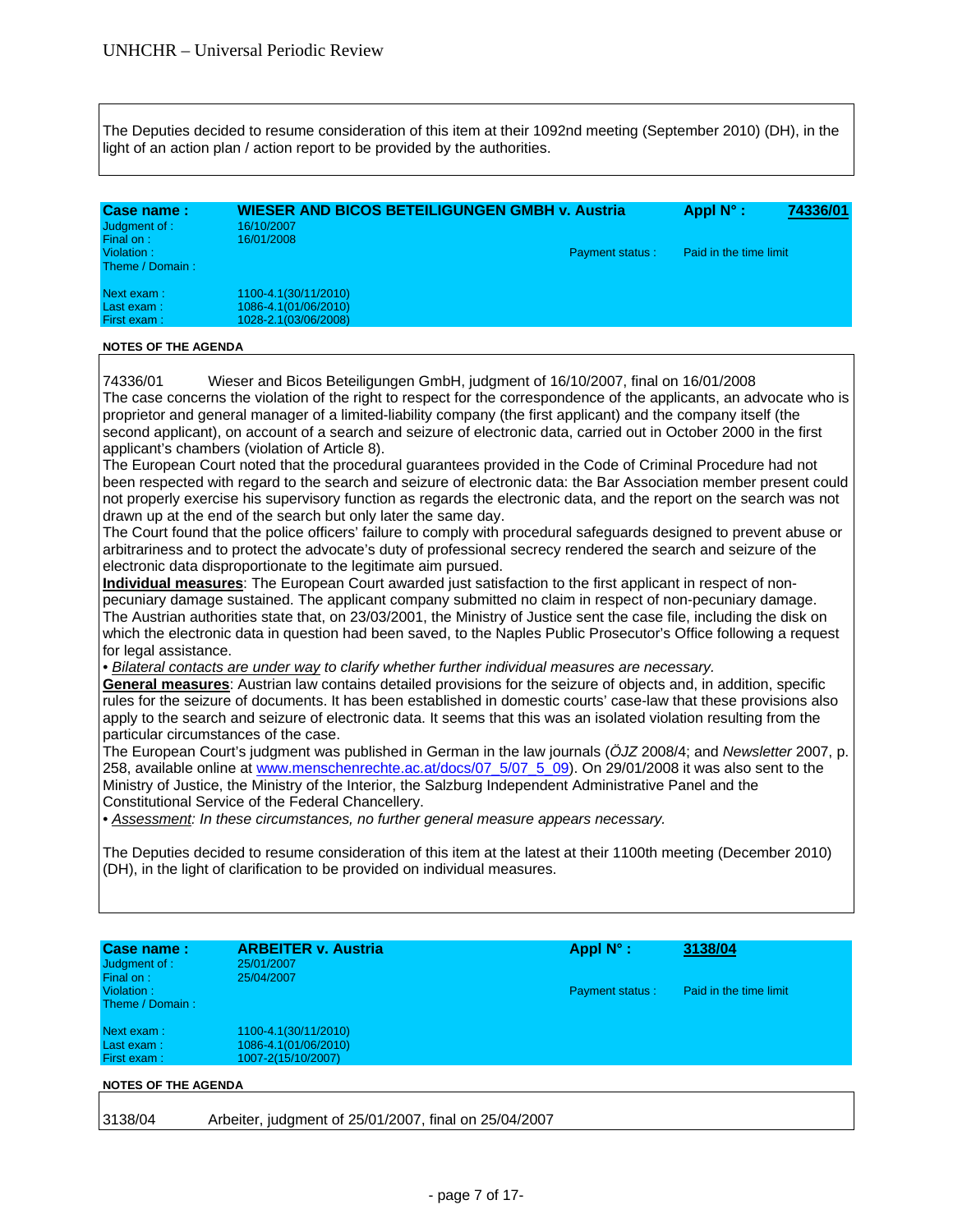This case concerns a violation of the right to freedom of expression on account of the injunction imposed on the applicant under Article 1330§2 of the Civil Code for making defamatory statements in the print media in 2001 (violation of Article 10).

**Individual measures**: The European Court awarded the applicant just satisfaction in respect of pecuniary damage. The Austrian authorities submit that although the injunction is still in place, it no longer appears to harm the applicant or to be relevant, the prohibition to make the statements in question relating to a specific situation in the past.

*• Bilateral contacts are under way to clarify whether further measures are needed.* 

**General measures**: The requisite measures have been taken (see the case of Wirtschaftstrend Zeitschriften-Verlagsgesellschaft m.b.H No. 2 (58547/00) (Section 6.2). Between 2002 and 2009 the Ministry of Justice, together with the Ludwig Boltzmann Institut für Menschenrechte, organised regular training courses for judges and public prosecutors concerning the European Court's case law on Article 10. It is planned to continue these training courses, as well as to undertake a study trip to the European Court.

Furthermore, the judgment of the European Court was published in the *Newsletter* of the Austrian Institute for Human Rights (NL 2007, p. 23, NL 07/1/09; available online at

http://www.menschenrechte.ac.at/docs/07\_1/07\_1\_09).

*• Assessment*: *In view of these measures taken and the direct effect of the Convention in Austria, it may be assumed that the requirements of Article 10 of the Convention and the Court's case-law will be taken into account by the competent authorities in the future, thus preventing new, similar violations*.

The Deputies decided to resume consideration of this item at the latest at their 1100th meeting (December 2010) (DH), in the light of the outcome of the bilateral contacts on individual measures.

| Case name:<br>Judgment of :<br>Final on: | <b>PFEIFER v. Austria</b><br>15/11/2007<br>15/02/2008                | Appl $N^{\circ}$ :     | 12556/03               |
|------------------------------------------|----------------------------------------------------------------------|------------------------|------------------------|
| Violation:<br>Theme / Domain:            |                                                                      | <b>Payment status:</b> | Paid in the time limit |
| Next exam:<br>Last exam:<br>First exam:  | 1100-4.2(30/11/2010)<br>1086-4.2(01/06/2010)<br>1028-2.1(03/06/2008) |                        |                        |

### **NOTES OF THE AGENDA**

12556/03 Pfeifer, judgment of 15/11/2007; final on 15/02/2008

This case concerns a breach of the applicant's right to respect for his private life due to domestic courts' failure to protect his reputation against defamatory statements in a newspaper (violation of Article 8).

In June 2000, the newspaper *Zur Zeit* published a letter by its chief editor alleging that the applicant had caused the suicide of a professor by criticising his anti-Semitic publications. In June 2000 and October 2001, two sets of defamation proceedings brought by the applicant against the chief editor and the publishing company owning *Zur Zeit* were dismissed (proceedings under Article 111§1 of the Criminal Code and under Section 6 of the Media Act). The domestic courts held that the article at issue contained a value judgment which relied on a sufficient factual basis.

The European Court noted that, by alleging that the applicant's commentary had caused the suicide of the professor, the chief editor's letter overstepped acceptable limits, because it in fact accused the applicant of acts tantamount to criminal behaviour. Even if the statement were to be understood as a value judgment it lacked a sufficient factual basis and no proof had been offered for the alleged factual link.

**Individual measures**: The European Court awarded the applicant just satisfaction in respect of non-pecuniary damage sustained and reimbursed him costs and expenses incurred in the domestic proceedings and before the Court.

On 21/08/2008 the Supreme Court rejected the applicant's request to reopen the proceedings finding that, as a private prosecutor, he had no legal standing for such a request under Article 363a of the Code on Criminal Procedure. Moreover, reopening proceedings against the previously acquitted chief editor would infringe the principle of *reformatio in peius* applicable in criminal proceedings (Article 363b(3), *in fine*, of the Code of Criminal Procedure).

*• Information submitted by the applicant's counsel and the Austrian authorities:* The applicant complained that despite the European Court's judgment in his favour, Austrian law offered no *restitutio in integrum* with regard to the slur on his reputation.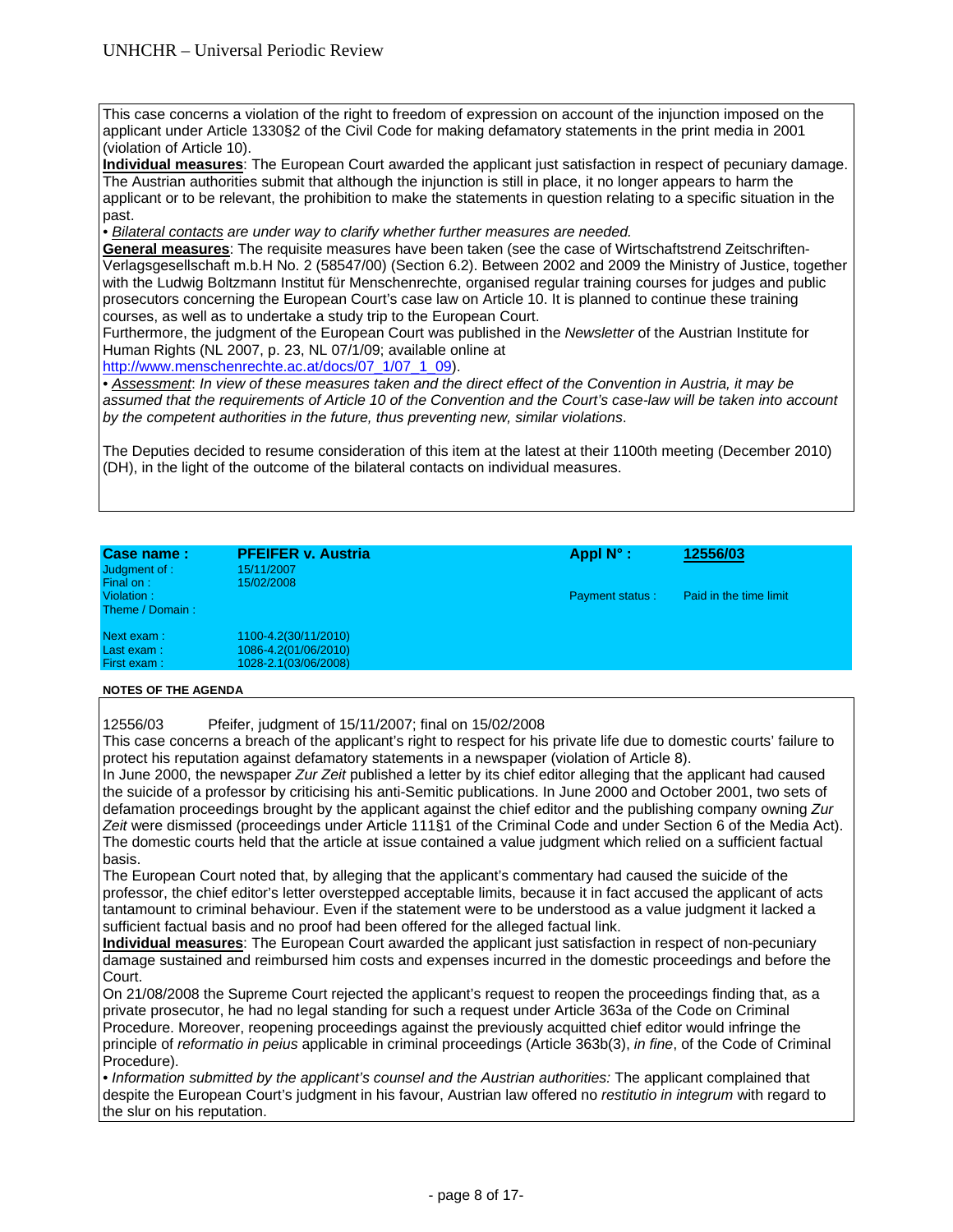The Austrian authorities are of the view that the European Court's award in respect of non-pecuniary damage provided the applicant sufficient just satisfaction. Furthermore, the Supreme Court had correctly rejected the applicant's request for re-opening of the proceedings as the state's duty under the Convention in executing a judgment could not be extended to the degree of violating the principle of *reformatio in peius* to the detriment of an acquitted person.

*• Bilateral contacts are underway to clarify whether further individual measures are necessary.* 

### **General measures**:

*1) Publication and dissemination:* The European Court's judgment was published in German in various law journals (*ÖJZ* 2008/2; and *Newsletter* 2007, p.307, available online at

www.menschenrechte.ac.at/docs/07\_6/07\_6\_05. Furthermore, on 17/08/2007 it was disseminated to all ministries and human rights coordinators, the Parliament, the Supreme Court, the Constitutional Court and the Administrative Court.

*2) Training and awareness raising measures:* A distinct issue was raised in Wirtschaftstrend No. 2 (Application No. 58547/00, Section 6.2), concerning the conviction of defamation for a publication in a magazine. In this case the European Court noted that the right to freedom of expression had been interpreted too narrowly by the Austrian Courts and found a violation of Article 10. Consequently between 2002 and 2009 the Austrian Ministry of Justice provided regular training for judges on the Convention and especially the European Court's case-law relating to the interplay of Articles 8 and 10. It is planned to continue these training courses, as well as to make a study visit to the European Court.

• Taking into account the circumstances and the type of violation in this case, the necessity of further general *measures is closely linked to the assessment on the need for further individual measures.* 

The Deputies decided to resume consideration of this item at the latest at their 1100th meeting (December 2010) (DH), following bilateral contacts under way on the assessment of the need for further individual and general measures.

| <b>Case name:</b> | <b>RELIGIONSGEMEINSCHAFT DER ZEUGEN JEHOVAS AND OTHERS v. Austria</b><br>Appl $N^{\circ}$ :<br>40825/98 |                        |                |  |  |
|-------------------|---------------------------------------------------------------------------------------------------------|------------------------|----------------|--|--|
| Judgment of :     | 31/07/2008                                                                                              |                        |                |  |  |
| Final on:         | 31/10/2008                                                                                              |                        |                |  |  |
| Violation:        |                                                                                                         | <b>Payment status:</b> | No information |  |  |
| Theme / Domain:   |                                                                                                         |                        |                |  |  |
| Next exam:        | 1092-3.B(14/09/2010); 1100-4.2(30/11/2010)                                                              |                        |                |  |  |
| Last exam:        | 1086-4.2(01/06/2010)                                                                                    |                        |                |  |  |
| First exam:       | 1051-2.1(17/03/2009)                                                                                    |                        |                |  |  |

### **NOTES OF THE AGENDA**

### **- 2 cases concerning freedom of religion**

40825/98 Religionsgemeinschaft der Zeugen Jehovas and Others, judgment of 31/07/2008, final on 31/10/2008

76581/01 Verein der Freunde der Christengemeinschaft and others, judgment of 26/02/2009, final on 26/05/2009

The cases concern the unnecessary restriction of the applicants' right to freedom of religion due to a discriminatory decision to confer upon the applicant communities an inferior grade of legal personality.

In both cases the first applicants are the religious communities of Jehovah's Witnesses in Austria and *Verein der Freunde der Christengemeinschaft*, respectively: the four other applicants in each case are their respective members who, in 1978 and 1995, made a request to the Federal Minister for Education and Arts, under the 1874 Legal Recognition of Religious Societies Act, to have the Jehovah's Witnesses recognised as a religious society and granted legal personality.

As regards the Jehovah's Witnesses, the Ministry initially found that the law at issue did not confer upon the applicants any entitlement to a formal decision. In 1997 it dismissed their request, finding that the Jehovah's Witnesses could not be recognised as a religious society because their internal organisation was unclear and they had a negative attitude to the state and its institutions, demonstrated in particular by their refusal to do military service, to participate in local community life and elections or to have certain types of medical treatment such as blood transfusions. The Constitutional Court subsequently quashed that decision.

On 20/07/1998, an Act having been passed in January 1998 on the Legal Status of Registered Religious Communities, the Jehovah's Witnesses and *Christengemeinschaft* were granted legal personality as religious communities. From that point, they had legal standing before the Austrian courts and authorities and were allowed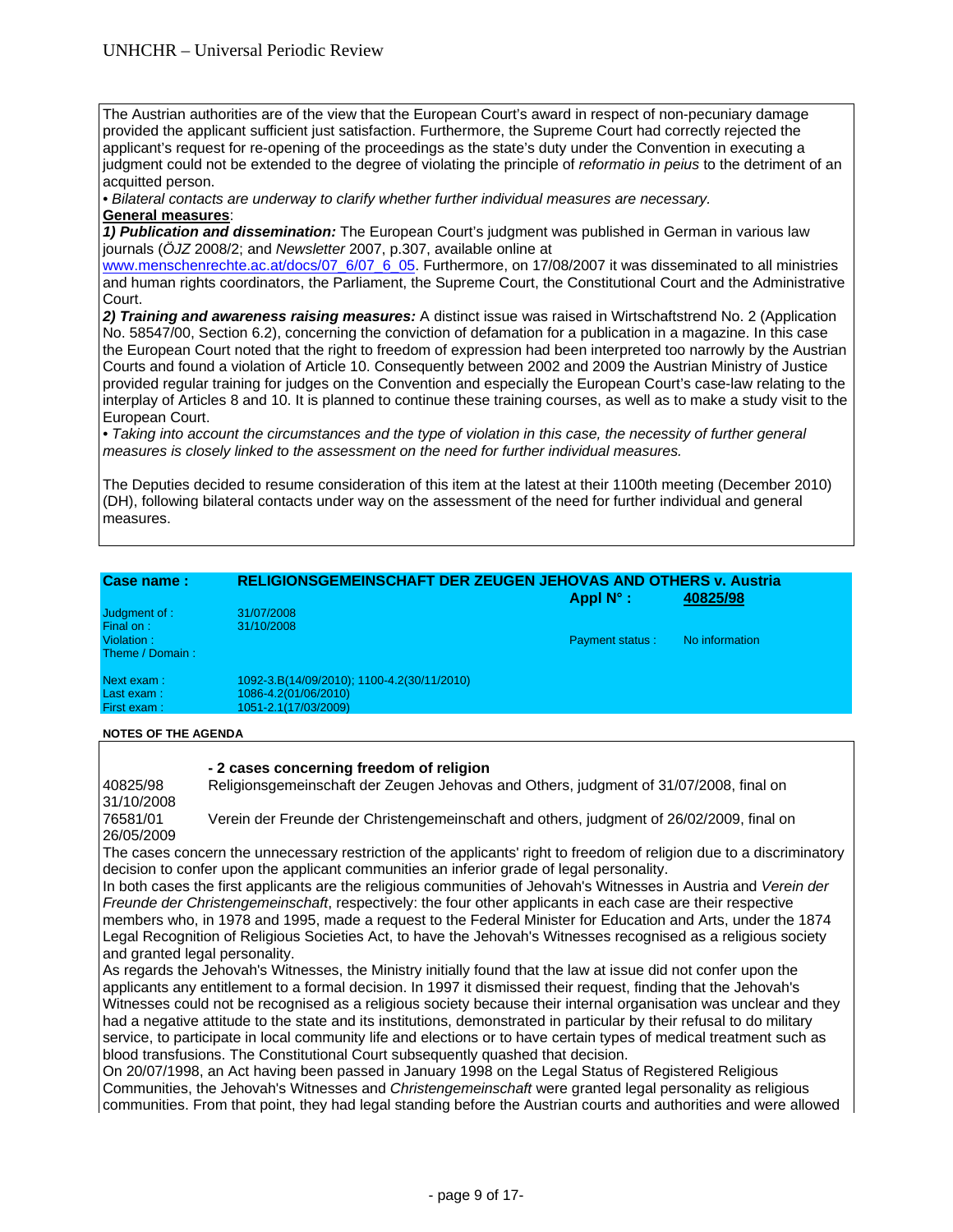to acquire and manage assets in their own name, establish places of worship and disseminate their beliefs. The applicants in both cases nonetheless brought a second set of proceedings, still requesting recognition as a religious society. Their requests were dismissed on 1/12/1998 as the Federal Minister found that, pursuant to Section 11(1) of the 1998 Religious Communities Act, a religious community could only be registered as a religious society if it had already existed for a minimum of ten years. The applicants' complaints against these decisions were ultimately dismissed in March 2001 (*Christengemeinschaft*) and October 2004 (Jehovah's Witnesses) on the ground that a ten-year qualifying period was in conformity with the Constitution.

The European Court noted concerning the Jehovah's Witnesses that the period between the submission of the applicants' request for recognition as a religious society and the granting of legal personality was substantial: some 20 years, and that during that period the Jehovah's Witnesses had had no legal personality in Austria. The Court concluded that the interference had gone beyond any "necessary" restriction on the applicants' freedom of religion (violation of Article 9).

The Court accepted as regards both cases that making a religious community wait for ten years before granting it the status of a religious society could be necessary in exceptional circumstances such as in the case of newly established and unknown religious groups. However, it hardly appeared justified in respect of religious groups which were well established both nationally and internationally and therefore familiar to the relevant authorities, as was the case with the Jehovah's Witnesses and *Christengemeinschaft*. The authorities should have been able to verify much more quickly whether the requirements of the relevant legislation had been fulfilled, as they had done in respect of The Coptic Orthodox Church. Accordingly, the Court concluded that that difference in treatment had not been based on any "objective and reasonable justification" (violations of Article 14 taken in conjunction with Article 9).

Furthermore, the Court found that in the second set of proceedings lodged by the Jehovah's Witnesses, which had lasted almost five years and 11 months, there had been two periods of inactivity, one of which had not been explained by the government (violation of Article 6§1).

**Individual measures**: In both cases the European Court awarded just satisfaction in respect of non-pecuniary damage. It rejected the Jehovah's Witnesses' claim for pecuniary damage as there was no causal link between the violation found and the alleged damage.

The European Court, having limited its scope of examination to the Ministry's decision refusing recognition of the first applicants as religious societies exclusively for non-compliance with the 10-year waiting period under Section 11(1) of the 1998 Religious Communities Act, found this reason to be discriminatory. It noted that it could not speculate on the outcome of the proceedings, as in any event, the first applicants would not have been automatically entitled to recognition as a religious society had the Austrian authorities not relied on the discriminatory ground of the 10-year waiting period, because there were various other requirements under the applicable law (§ 130 of the judgment concerning the Jehovah's Witnesses). In July 2008, the 10-year waiting period expired as regards the first applicants. They may lodge a new request for recognition as a religious society. On 7/05/2009 the Jehovah's Witnesses' new request was granted and they were recognised as a religious society by a decree (*Federal Gazette* II, 2009/139). Furthermore, the domestic proceedings concerning the Jehovah's Witnesses which the Court had found to be excessively long are closed.

*• Assessment: no further individual measure appears necessary.* 

### **General measures:**

 *1) Violation of Article 9:* The European Court found a violation of the right to freedom of religion because of the lapse of time before the Jehovah's Witnesses were granted legal personality in 1998. The 1998 Religious Communities Act provides the registration of religious groups as religious communities and grants them a legal status.

*• Assessment: The violation appears to be an isolated incident resulting from the particular circumstances of the case. No further general measure seems necessary in this respect.*

 *2) Violations of Article 9 in conjunction with Article 14:* The Court found the 10-years waiting period provided by Section 11(1) of the 1998 Religious Communities Act to be unjustified in respect of nationally and internationally well-established religious groups for which a considerably shorter period would be sufficient to verify whether they conform with the other applicable requirements. The recognition in 2003 of The Coptic Orthodox Church, which had also been registered as a religious community in 1998, demonstrates that the 10-year waiting period is not applied in all cases by the Austrian authorities.

The European Court's judgment concerning the Jehovah's Witnesses was published in the *Newsletter* of the Austrian Institute for Human Rights (NL 2008, p. 232 (NL 08/4/15), available online at

<http://www.menschenrechte.ac.at/docs/08\_4/08\_4\_15>) and in *Österreichische Juristenzeitung* (ÖJZ 2008, p. 865). On 17/03/2009 both judgments were widely disseminated to Parliament, to Human Rights Coordinators, all Federal Ministries, the Constitutional Court, the Administrative Court and the Supreme Court. Moreover, to avoid similar violations, the ministries were requested to take these judgments into consideration when applying the law and/or when drafting further legislative proposals.

*• Information would be useful on measures taken or envisaged to avoid new, similar violations, in particular whether*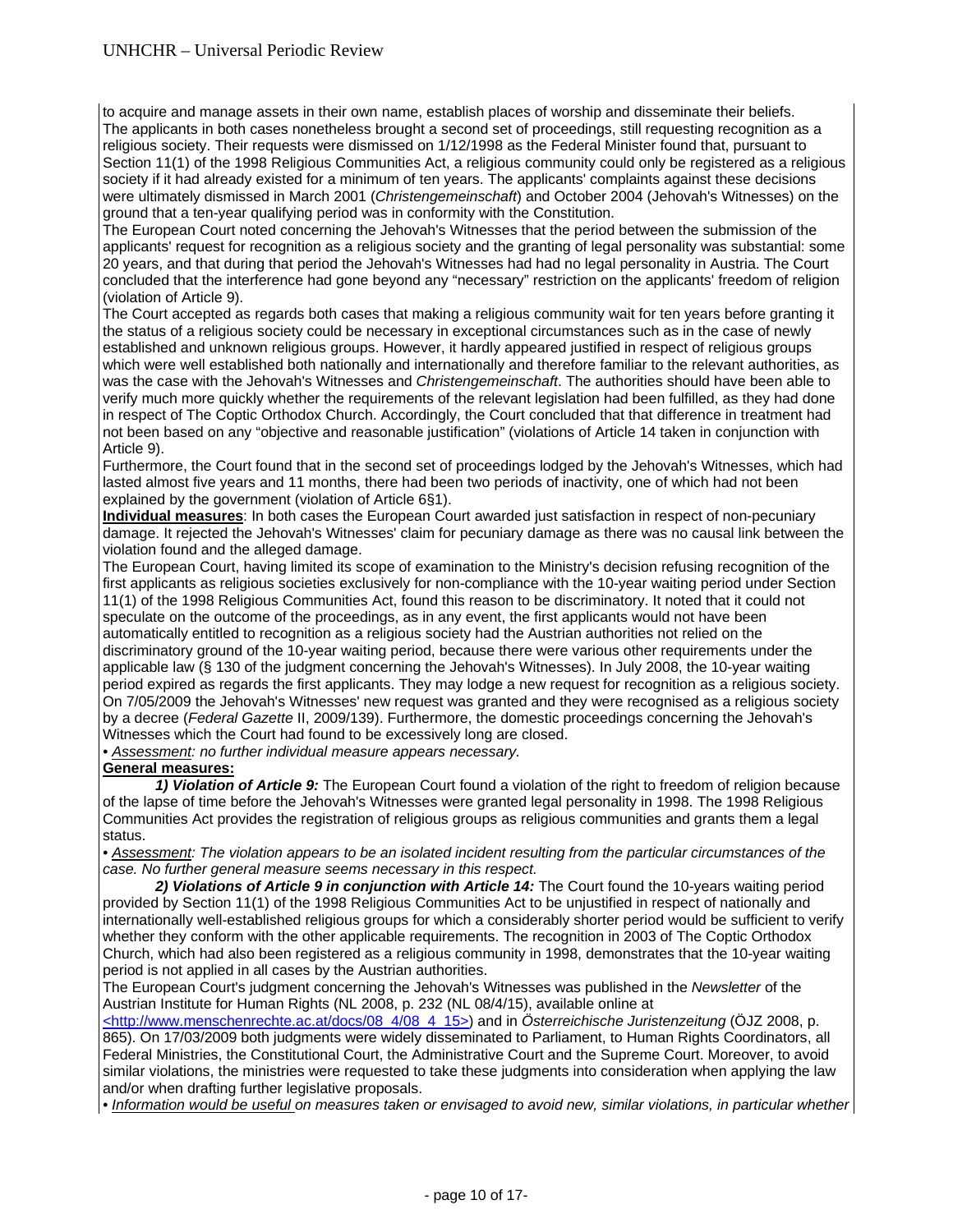#### *any legislative changes are envisaged.*

 *3) Violation of Article 6§1:* The case concerning the Jehovah's Witnesses presents similarities to the Ortner group as regards the excessive length of proceedings before administrative authorities and courts (next examination, 1086th meeting (June 2010).

The Deputies decided to resume consideration of these items at the latest at their 1100th meeting (December 2010) (DH) in the light of information to be provided on general measures.

| Case name:<br>Judgment of :                | JANCIKOVA v. Austria<br>07/04/2005 | Appl $N^{\circ}$ :     | 56483/00               |
|--------------------------------------------|------------------------------------|------------------------|------------------------|
| Final on:<br>Violation:<br>Theme / Domain: | 07/07/2005                         | <b>Payment status:</b> | Paid in the time limit |
| Next exam:                                 | 1100-4.2(30/11/2010)               |                        |                        |
| Last exam:                                 | 1086-4.2(01/06/2010)               |                        |                        |
| First exam:                                | 940-2(11/10/2005)                  |                        |                        |

#### **NOTES OF THE AGENDA**

**- 9 cases of length of proceedings concerning the determination of criminal charges before administrative authorities and courts and of lack of an effective remedy** 

| 56483/00 | Jancikova, judgment of 07/04/2005, final on 07/07/2005 |  |
|----------|--------------------------------------------------------|--|
|----------|--------------------------------------------------------|--|

| 39120/03 | Bartenbach, judgment of 20/03/2008, final on 20/06/2008 |
|----------|---------------------------------------------------------|
|----------|---------------------------------------------------------|

|  | 20597/04 | Gürsoy, judgment of 05/06/2008, final on 05/09/2008 |
|--|----------|-----------------------------------------------------|
|--|----------|-----------------------------------------------------|

37301/03 Hauser-Sporn, judgment of 7/12/2006, final on 7/03/2007

28034/04 Müller No.2, judgment of 18/09/2008, final on 18/12/2008

25166/05 Schneider, judgment of 31/07/2008, final on 31/10/2008

18015/03 Schutte, judgment of 26/07/2007, final on 26/10/2007 18294/03 Stempfer, judgment of 26/07/2007, final on 26/10/2007

8140/04 Vitzthum, judgment of 26/07/2007, final on 26/10/2007

These cases concern the excessive length of certain proceedings in determination of criminal charges before 0administrative authorities and courts (violations of Article 6§1) as well as the lack of an effective remedy (violations of Article 13).

In the Jancikova case, proceedings concerning illegal employment of foreigners began in February 1993 and ended in September 1999 (more than six years), during which period the Independent Administrative Panel (*Unabhängiger Verwaltungssenat*) had been inactive for some two years and the Administrative Court for one year and almost four months.

Furthermore, the applicant had no effective remedy against the delays. In particular, Section 51§7 of the Code of Administrative Offences which guarantees a decision on appeals within 15 months did not apply to the present case as more than one party, namely the Labour Office, was entitled to appeal. The European Court noted furthermore that Section 31§3 of the Code of Administrative Offences did not ensure written notification of the Independent Administrative Panel's decision within the statutory time-limit of three years: under Austrian law only the public pronouncement had to be within that time-limit (see §25 of the judgment).

In the Hauser-Sporn case, proceedings against the applicant concerning an offence under the Road Traffic Act began in February 1995 and ended on 6/11/2003 with the notification of the Administrative Court's decision, refusing to deal with his complaint (eight years and some nine months). The case had been pending before the two highest courts for more than five years, namely for two years and some six months each before the Constitutional Court and the Administrative Court. In respect of these delays, the applicant had no effective remedy at his disposal.

The Schutte, Stempfer, Vitzthum and Schneider cases concerned the length of administrative criminal proceedings for driving offences. In Schutte, proceedings lasted for five years, during which there was a period of inactivity of two years before the Administrative Court. In Stempfer, the proceedings lasted for seven years and two and a half months during which time the case had been pending before the Constitutional Court for three and a half years, and there was a period of inactivity for more than two years before the Administrative Court. In Vitzthum, proceedings lasted for four years and two months, including a period of complete inactivity for more than three years before the Administrative Court. In Schneider, proceedings lasted for four years and eight months, during which time the case was pending for three years before the Administrative Court.

Furthermore, the European Court found in all these cases that the applicants had no effective remedy - either acceleratory nor compensatory - at their disposal.

In the Bartenbach case, proceedings against the applicants concerning illegal employment of foreigners began in July 1997 and September 1998 and ended in May 2003 with the notification of the Administrative Court's judgment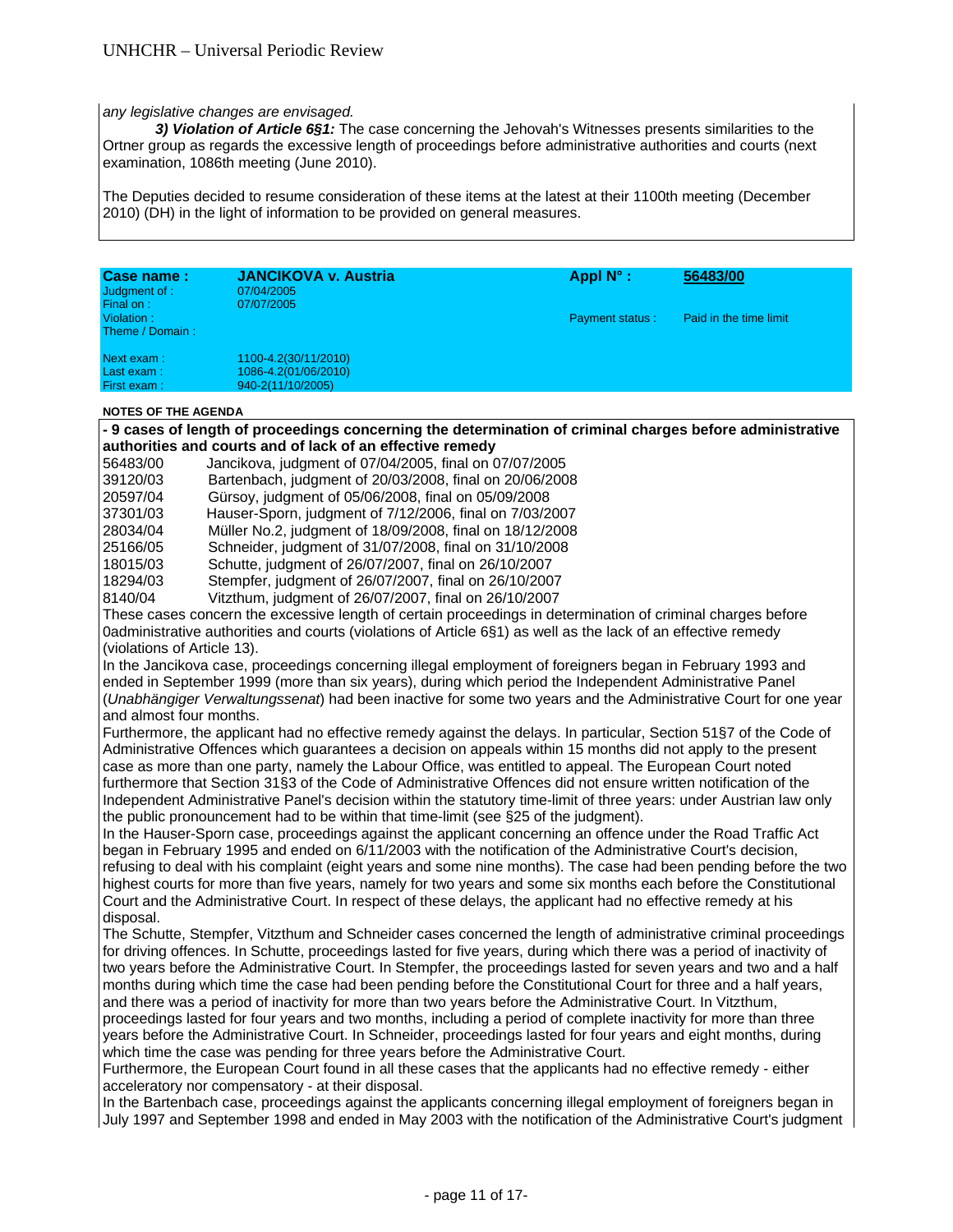(five years and nearly ten months, and four years and nine months). The case had been pending for three years and two months before the Administrative Court.

The case also concerns the inequality of arms in that the Administrative Court failed to provide proof that it had forwarded the observations of the administrative authority to the applicants (violation of Article 6§1).

In the Gürsoy case, proceedings concerning the applicant's illegal sojourn began on 28/01/1999 and ended on 1/12/2003 (four years and eleven months). The case had been pending before the Administrative Court for more than two years.

The Müller No. 2 case concerned proceedings against the applicant for an offence under the Industrial Safety Act, which began on 31/03/1998 and ended on 19/12/2003 (five years and more than eight months). There was a period of inactivity of one year and eight months before the Administrative Court.

**Individual measures**: The proceedings are closed in all cases. The European Court awarded just satisfaction in respect of non-pecuniary damage, except in *Jancikova* where no claim had been made to this end.

• *Assessment: no further individual measure is required*.

### **General measures**:

### *1) Excessive length of proceedings:*

*a) before the Administrative Court:* Legislative measures were adopted in 2002 (see case of G.S., judgment of 21/12/1999, Resolution ResDH(2004)77) and further general measures were adopted in the cases of Alge and Schluga (Resolution CM/ResDH (2007)110). The Annual Report 2008 (published in June 2009, available online at http://www.vwgh.gv.at/Content.Node/de/aktuelles/taetigkeitsbericht/taetigkeitsbericht2008.pdf) of the Administrative Court indicates a slight negative trend concerning the average length of proceedings. Furthermore, the absolute number of cases pending for an excessive time (more than 3 years) before the Administrative Court has increased over the last year. Also, the high number of recent complaints means that excessive length of proceedings remains an issue (ibidem, p. 9). Since 2005 the number of new complaints has been exceeding that of judgments/decision taken. To reduce the workload of the Administrative Court, a new Asylum Court, which is dealing with asylum cases, has been set up. Those cases accounted for a considerable part of the workload of the Administrative Court.

*• The information provided by the Austrian authorities on 26/02/2010 is under assessment by the Secretariat. b) before the Independent Administrative Panel:* Only in the Jancikova case the European Court underlined two periods of inactivity before the Independent Administrative Panel. The first period of two years seems to be an isolated incident resulting from the particular circumstances of the case. The second lengthy period occurred between the public pronouncement and the written service of the decision. The Court noted that Austrian law did not provide a time-limit for the notification of a decision after its pronouncement.

• *Information would be useful as to whether a possible legislative amendment is envisaged in this respect. c) before the Constitutional Court:* The Constitutional Court's 2008 Activity Report (published on 19/04/2009, available online at << http://www.verfassungsgerichtshof.at/cms/vfgh-

site/attachments/6/6/3/CH0011/CMS1239888247790/taetigkeitsbericht\_2008.pdf>> ) provided statistics showing that the average length of proceedings between 1998 and 2008 was less than 9 months. Therefore the excessive length in the cases of Hauser-Sporn and Stempfer seem to be isolated incidents resulting from the particular circumstances.

The judgments in the Jancikova, Hauser-Sporn, Schutte, Stempfer and Vitzthum cases were transmitted to the Presidents of the Administrative Court and the Constitutional Court. Furthermore, the judgments have been forwarded to a range of federal and regional public authorities and published on the websites of the Constitutional Service of the Austrian Chancellery (<<http://bka.gv.at/DocView.axd?Cobld=29401>>) and the Austrian Human Rights Institute (www.menschenrechte.ac.at <<http://www.menschenrechte.ac.at>>).

• Assessment: no further general measure seems necessary concerning the excessive length before the *Constitutional Court.* 

*2) Violation of equality of arms:* The European Court noted in the Bartenbach case that it had no reason to doubt that the Administrative Court, as a rule, forwarded observations in order to obtain counterstatements from the concerned parties (§33 of the judgment). Thus, the violation in this case resulted from a single lapse occurring before the Administrative Court. The Court's judgment was published in various legal journals (the *Newsletter* of the Austrian Human Rights Institute, NL 2008, p.78; available online at

<<http://www.menschenrechte.ac.at/docs/08\_2/08\_2\_04>>; and ÖJZ 2008, p. 503). On 1/04/2008 it has been sent out to the Administrative Court.

*• Assessment: no further general measure seems necessary concerning the violation of equality of arms. 3) Violation of Article 13*:

• *Written information is awaited on existing or envisaged measures to safeguard individuals effectively against lengthy criminal proceedings before administrative courts.* 

The Deputies decided to resume consideration of these items at the latest at their 1100th meeting (December 2010) (DH), in the light of the Secretariat's assessment on the information provided and further information to be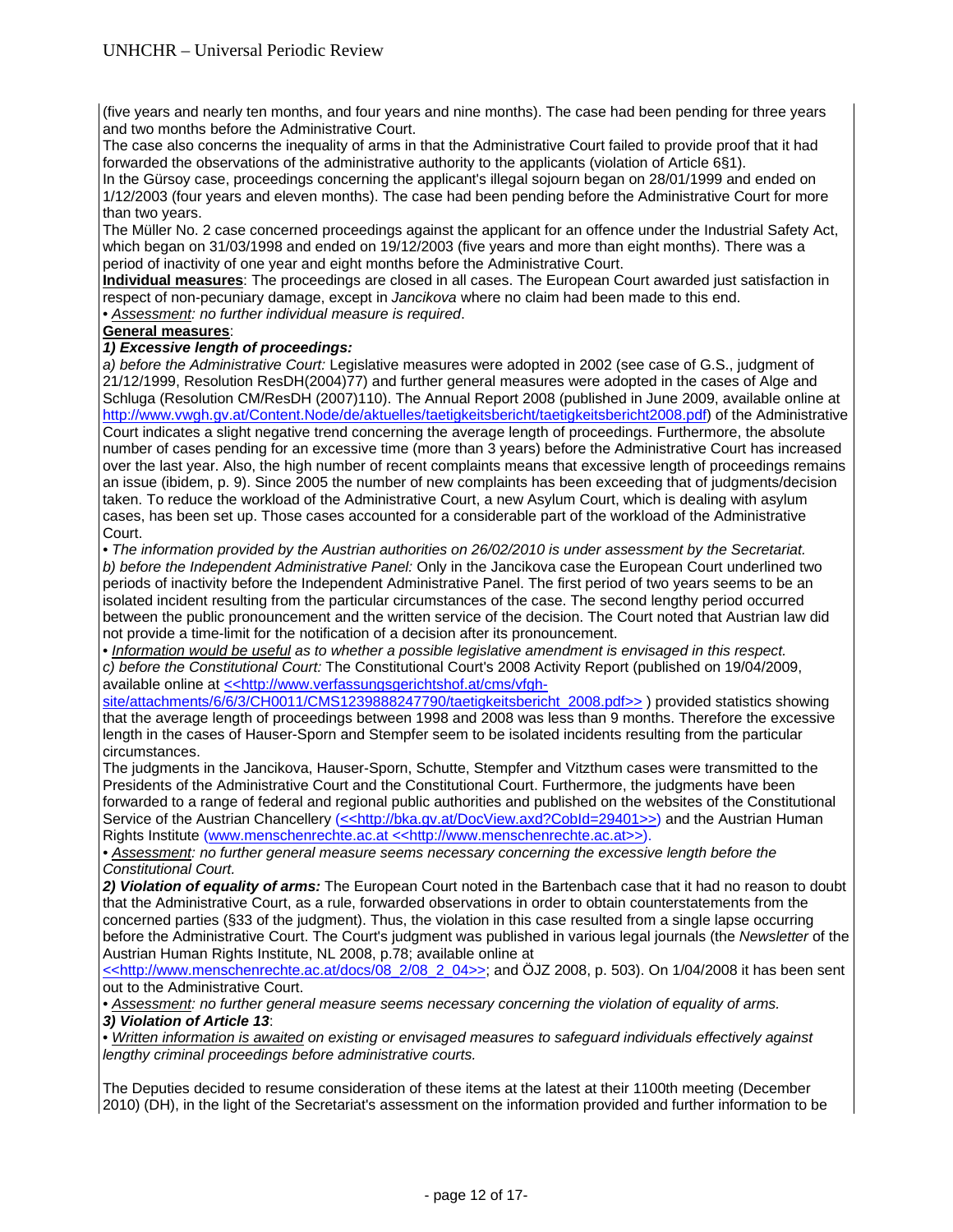provided on general measures.

#### **Latest development**

Additional information on general measures has been received from the Austrian authorities on 23/02/2010.

| Case name:<br>Judgment of :<br>Final on: | <b>STOJAKOVIC v. Austria</b><br>09/11/2006<br>09/02/2007          | Appl $N^{\circ}$ :     | 30003/02                       |
|------------------------------------------|-------------------------------------------------------------------|------------------------|--------------------------------|
| Violation:<br>delay<br>Theme / Domain:   |                                                                   | <b>Payment status:</b> | Paid outside time limit, short |
| Next exam :<br>Last exam:<br>First exam: | 1100-4.2(30/11/2010)<br>1078-4.2(02/03/2010)<br>997-2(05/06/2007) |                        |                                |

#### **NOTES OF THE AGENDA**

### **- Case concerning the lack of oral hearing**

30003/02 Stojakovic, judgment of 09/11/2006, final on 09/02/2007

The case concerns the lack of an oral hearing before a ministerial Appeals Commission, in October 2000, in disciplinary proceedings to demote the applicant (violation of Article 6§1).

The European Court noted that the applicant was in principle entitled to a hearing before the first and only tribunal, *i.e.* the Appeals Commission. It considered there was no exceptional circumstance to justify dispensing with a hearing in this case, the more so in that the applicant had asked the Appeals Commission to hear a witness in the context of a hearing and later complained to the Constitutional Court that the Appeals Commission had taken its decision after a private hearing.

#### **Individual measures**:

*• Information is expected on the current situation of the applicant and in particular whether he may request reopening of the proceedings in question.* 

**General measures**: According to Article 40§1 of the Code of General Administrative Procedure (*Allgemeines Verwaltungsverfahrensgesetz*) which governs hearings before Appeals Commissions, "oral hearings shall be held in the presence of all known parties and the necessary witnesses and experts". The European Court noted that it was a consistent practice of administrative authorities to hold oral hearings *in camera* unless the law provided otherwise, as it was commonly understood that the principle of publicity did not extend to administrative proceedings.

*• Information is expected on current practice before Appeals Commissions with respect to the right to a hearing and on measures taken or envisaged to adapt it to the European Court's requirements in similar situations.*  A summary of the European Court's judgments and decisions concerning Austria is regularly prepared by the Federal Chancellery and disseminated widely to relevant Austrian authorities as well as Parliament and courts. Furthermore, judgments of the European Court are accessible to all judges and state attorneys through the internal database of the Austrian Ministry of Justice (RIS). Judgments of the European Court concerning Austria are habitually published in a summary version via www.menschenrechte.ac.at together with a link to the European Court's judgments in English.

The Deputies decided to resume consideration of this item at the latest at their 1100th meeting (December 2010) (DH), in the light of further information to be provided on individual and general measures.

#### **Latest development**

Additional information has been received on 21/01 and 08/03/2010.

| Case name:<br>Judgment of :<br>Final on: | <b>DONNER v. Austria</b><br>22/02/2007<br>22/05/2007               | Appl $N^{\circ}$ :     | 32407/04             |
|------------------------------------------|--------------------------------------------------------------------|------------------------|----------------------|
| Violation:<br>Theme / Domain:            |                                                                    | <b>Payment status:</b> | No just satisfaction |
| Next exam:<br>Last exam:<br>First exam:  | 1100-4.2(30/11/2010)<br>1086-4.2(01/06/2010)<br>1007-2(15/10/2007) |                        |                      |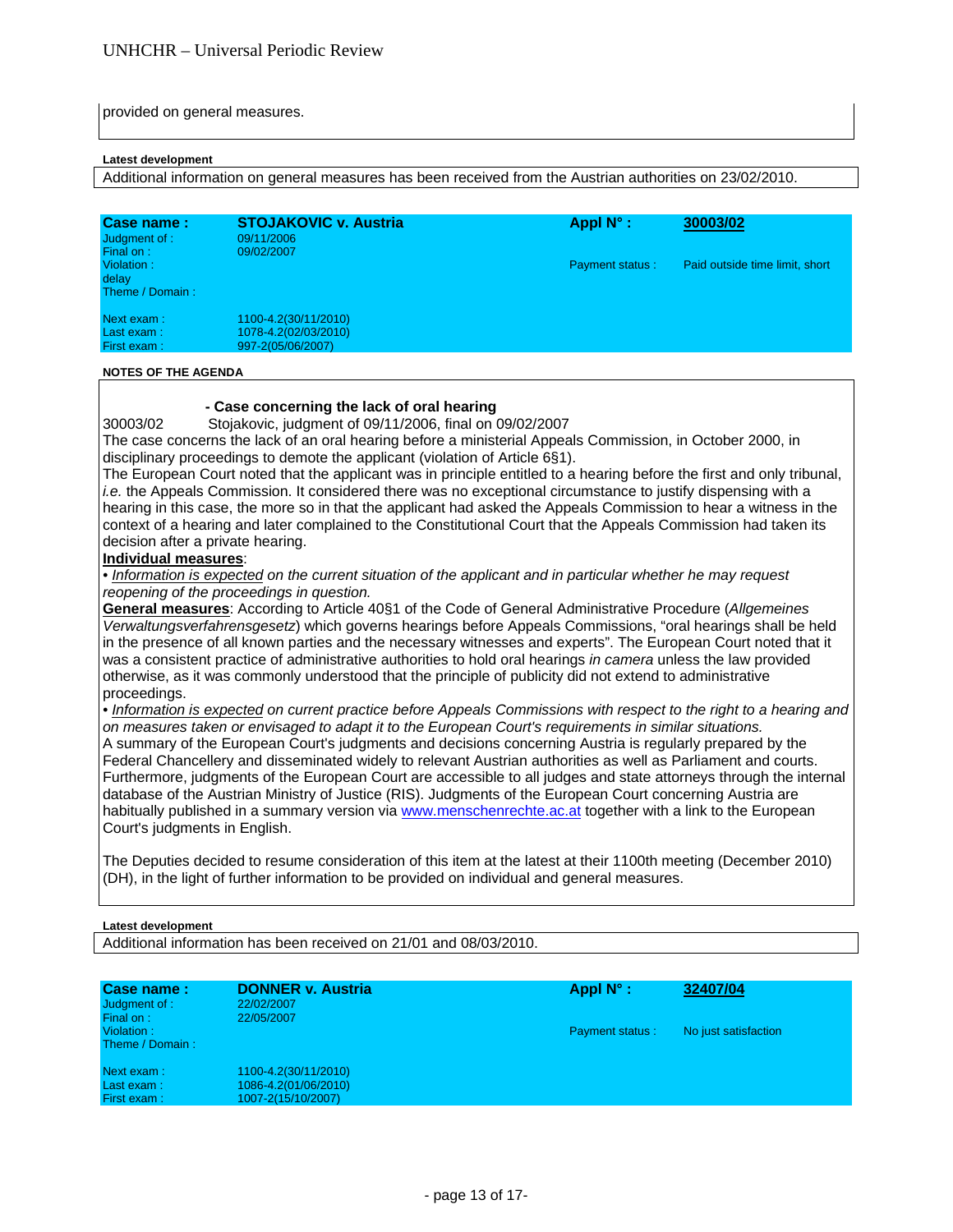### **NOTES OF THE AGENDA**

32407/04 Donner, judgment of 22/02/2007, final on 22/05/2007

The case concerns the excessive length of certain criminal proceedings (14 years and some 8 months before three levels of jurisdiction) (violation of Article 6§1).

The proceedings began on 27/12/1989 with an investigation on tax evasion by the Salzburg Tax office, followed by criminal investigations of the Public Prosecutor's Office. On 19/08/2004 the Court of Appeal gave its final judgment, rejecting the applicant's appeal and confirming the Regional Court's conviction of the applicant.

The European Court noted that the case was altogether pending for more than six years before the investigating administrative authorities (Salzburg Tax office and Public Prosecutor's Office). Furthermore, while pending before the courts the case was not dealt with from the end of 2000 until 2002. Moreover, the Court found that the Regional Court's judgment, when referring to the excessive length as one factor of four mitigating circumstances for the reduction of the applicant's sentence, failed to afford express and quantifiable redress for the breach of the reasonable time requirement.

The case also concerns the lack of an effective remedy for the applicant to complain about the excessive length (violation of Article 13). The applicant could have made use of section 91 of the Austrian Courts Act during the proceedings before the Regional Court, which could be regarded as an effective remedy. However, the Court's finding of a violation of Article 6 had in particular regard to the substantial delays occurred before the investigating authorities where the applicant had no remedy at his disposal to speed up the proceedings. A hierarchical complaint under Section 37 of the Public Prosecutor's Act, was not considered as an effective remedy by the Court. **Individual measures**: The proceedings are over. The European Court made no award of just satisfaction in the absence of a request by the applicant.

• *Assessment: no further individual measure is required*.

### **General measures**:

### *1) Measures to be taken in respect of the violations of Articles 6§1 and 13:*

*• Information on the general measures was provided (15/10/2009) by the authorities. This information is being assessed.* 

*2) Publication and dissemination:* The European Court's judgment was published in the *Newsletter* of the Austrian Human Rights Institute (NL 2007, p.34 (NL 07/1/15), available online at http://www.menschenrechte.ac.at/docs/07\_1/07\_1\_15).

*• Information is still awaited on the dissemination of the judgment.* 

The Deputies decided to resume consideration of this item at the latest at their 1100th meeting (December 2010) (DH) meeting in the light of the Secretariat's assessment on the information provided on general measures.

Theme / Domain : Length of proceedings concerning civil rights and obligations before administrative authorities and courts

| Case name:<br>Judgment of : | <b>ORTNER v. Austria</b><br>31/05/2007                                                              | Appl $N^{\circ}$ :     | 2884/04                |
|-----------------------------|-----------------------------------------------------------------------------------------------------|------------------------|------------------------|
| Final on:<br>Violation:     | 31/08/2007                                                                                          | <b>Payment status:</b> | Paid in the time limit |
| Theme / Domain:             | Length of proceedings concerning civil rights and obligations before administrative authorities and |                        |                        |
| Next exam:                  | 1100-4.2(30/11/2010)                                                                                |                        |                        |
| Last exam:                  | 1086-4.2(01/06/2010)                                                                                |                        |                        |
| First exam:                 | 1013-2(03/12/2007)                                                                                  |                        |                        |

#### **NOTES OF THE AGENDA**

| - 6 cases mainly concerning the length of proceedings concerning civil rights and obligations before<br>administrative authorities and courts and sourts/ or the lack of an oral hearing |                                                         |  |  |
|------------------------------------------------------------------------------------------------------------------------------------------------------------------------------------------|---------------------------------------------------------|--|--|
| 2884/04                                                                                                                                                                                  | Ortner, judgment of 31/05/2007, final on 31/08/2007     |  |  |
| 38032/05                                                                                                                                                                                 | Gierlinger, judgment of 29/11/2007, final on 29/02/2008 |  |  |
| 33928/05                                                                                                                                                                                 | Klug, judgment of 15/01/2009, final on 15/04/2009       |  |  |
| 37040/02                                                                                                                                                                                 | Riepl, judgment of 03/02/2005, final on 03/05/2005      |  |  |
| 4490/06                                                                                                                                                                                  | Richter, judgment of 18/12/2008, final on 18/03/2009    |  |  |
| 25929/05                                                                                                                                                                                 | Strobel, judgment of 04/06/2009, final on 04/09/2009    |  |  |
| These cases concern the excessive length of certain proceedings in determination of civil rights and obligations                                                                         |                                                         |  |  |
| before administrative authorities and courts (violations of Article 6§1).                                                                                                                |                                                         |  |  |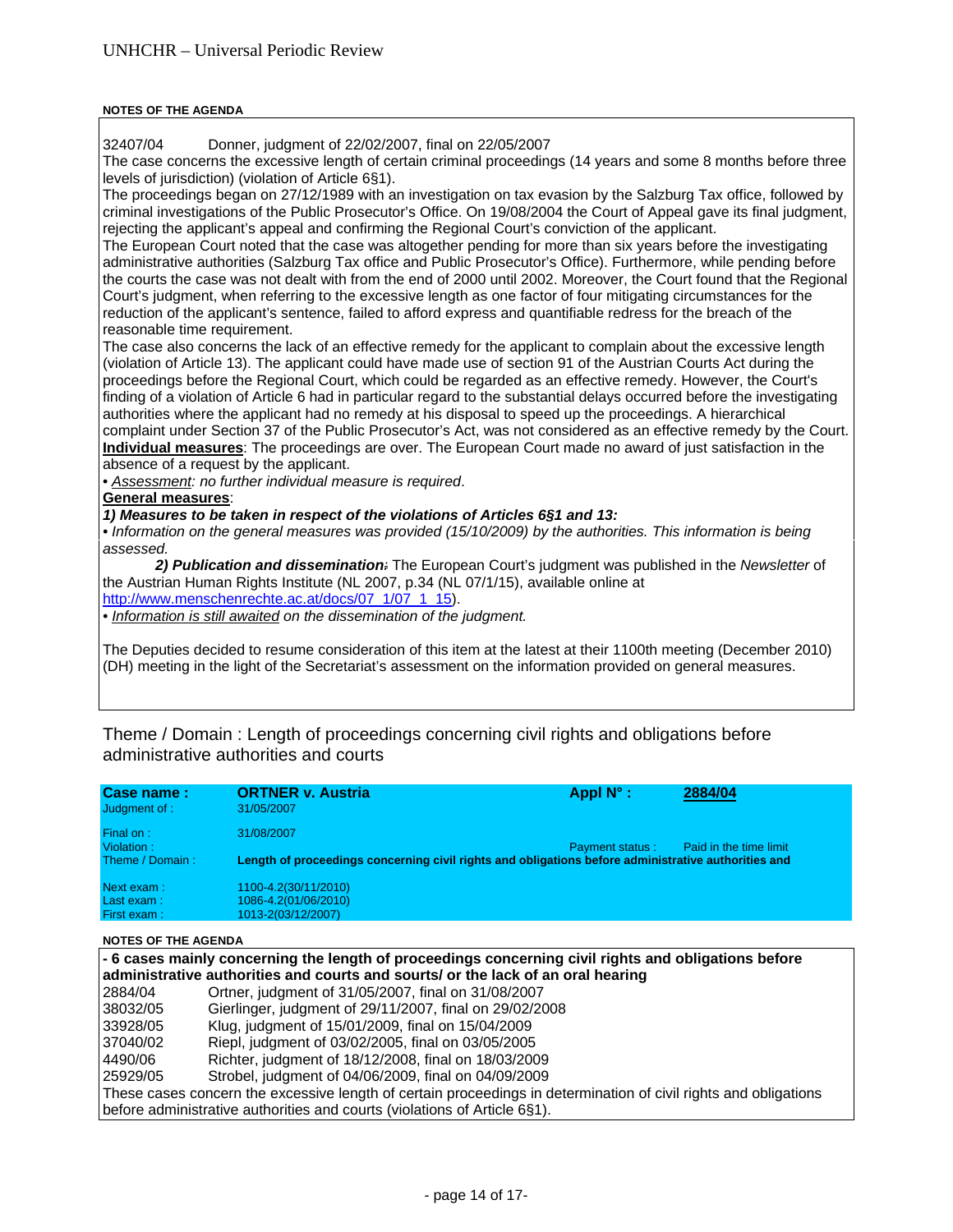The Ortner case concerns land consolidation proceedings. The period taken into consideration by the European Court began on 1/03/1999 and the proceedings before the administrative authorities were still pending at the date of the European Court's judgment (having lasted for more than 12 years).

In the Gierlinger case, the period taken into consideration by the European Court began on 4/05/2000, when the applicant filed objections against the enlargement of a canalisation system and ended on 26/04/2005 (almost 5 years for three levels of jurisdiction, but was pending for 4 years before the Administrative Court).

In the Riepl case, the period taken into consideration by the European Court began in August 1994 when the applicant's neighbours appealed against a decision by the Mayor to grant the applicants a building permit and ended in April 2002 with the service of a new building permit (7 years and some 7 months for five levels of jurisdiction). The Court noted in particular the following two lengthy periods attributable to the authorities: some ten months before the Municipal Council, and two years and eight months before the Constitutional Court, before which there was a period of inactivity of almost two years.

Proceedings in the Richter case began on 7/02/2000 when a mayor dismissed the applicant's objection against the amendment of a building permit granted to his neighbour. They ended on 25/07/2005 when the Administrative Court's decision was served on the applicant's counsel (five years and five and a half months for four levels of jurisdiction).The European Court noted in particular two lengthy periods of inactivity before the Administrative Court, namely between September 2001 and March 2003, and between July 2004 and June 2005, amounting to a total delay of two years and five months.

The case also concerns the lack of an oral hearing before the Administrative Court (violation of Article 6§1). In the Klug case, the period taken into consideration by the European Court began on 20/12/1984, when the applicants' predecessors opposed the provisional transfer of land and ended on 18/03/2005, when the Administrative Court's judgment was served (more than twenty years).

Procedings in Strobel case began on 16/01/2002, when the Dean of Klagenfurt University dismissed the applicant's claim, the administrative authority's decision being a necessary preliminary step for bringing the dispute before a tribunal and ended on 20/11/2006 when the parties concluded a settlement (four years and ten months). **Individual measures**: The European Court awarded just satisfaction in respect of non-pecuniary damage sustained by the applicants in all cases.

Except for the Ortner case, the domestic proceedings are closed.

• Information is expected on the state of the pending domestic proceedings and measures for acceleration, if *needed.*

### **General measures**:

*1) Length of proceedings before administrative authorities*: The cases present similarities to that of G.S. (Final Resolution ResDH(2004)77) for which the Austrian Parliament adopted the Administrative Reform Act 2001, which entered into force on 20 April 2002 and aims at alleviating the case-load of the Administrative Court and accelerating administrative proceedings. They also present similarities to the Alge case (Final Resolution CM/ResDH(2007)110, which takes stock of further general measures taken after the Resolution ResDH(2004)77 had been adopted, mainly measures aimed at reducing the case-load of the Administrative Court.

• Information on a positive trend concerning the number of lengthy procedures and on recent measures to further *reduce the case-load at the Administrative Court was received in April 2008: for a detailed assessment see the group Jancikova (56483/00, Section 4.2).* 

*• The Austrian authorities provided further information on 26/02/2010 regarding recent developments on excessive length of proceedings before administrative courts. This information is being assessed.* 

 *2) Length of proceedings before the Constitutional Court*: The Constitutional Court's 2008 Activity Report (published on 19/04/2009, available online at http://www.verfassungsgerichtshof.at/cms/vfghsite/attachments/6/6/3/CH0011/CMS1239888247790/taetigkeitsbericht\_2008.pdf) provided statistics showing that

the average length of proceedings between 1998 and 2008 was less than 9 months. Therefore the excessive length in the Riepl case seems to be an isolated incident resulting from the particular circumstances. *• Assessment: no further general measure seems necessary concerning the excessive length before the* 

*Constitutional Court.* 

*3) Lack of an oral hearing:* The Richter case presents similarities with that of Linsbod (Final Resolution ResDH(98)59, adopted on 22/04/1998), closed following the adoption of legislative changes, and with the Alge group of cases (Final Resolution CM/ResDH(2007)110, adopted on 31/10/2007), according to which the payment of just satisfaction out of the Administrative Court's budget would suffice to prevent new, similar violations. As the violation in this occurred after the adoption of these measures, publication and dissemination of the European Court's judgment to the Administrative Court seem to be necessary.

*• Information is awaited in this respect.*

*• The Austrian authorities provided information on 26/02/2010 regarding the lack of oral hearing. This information is being assessed.* 

 *4) Publication and dissemination*: Judgments of the European Court are accessible to all judges and state attorneys through the internal database of the Austrian Ministry of Justice (RIS). The Riepl judgment was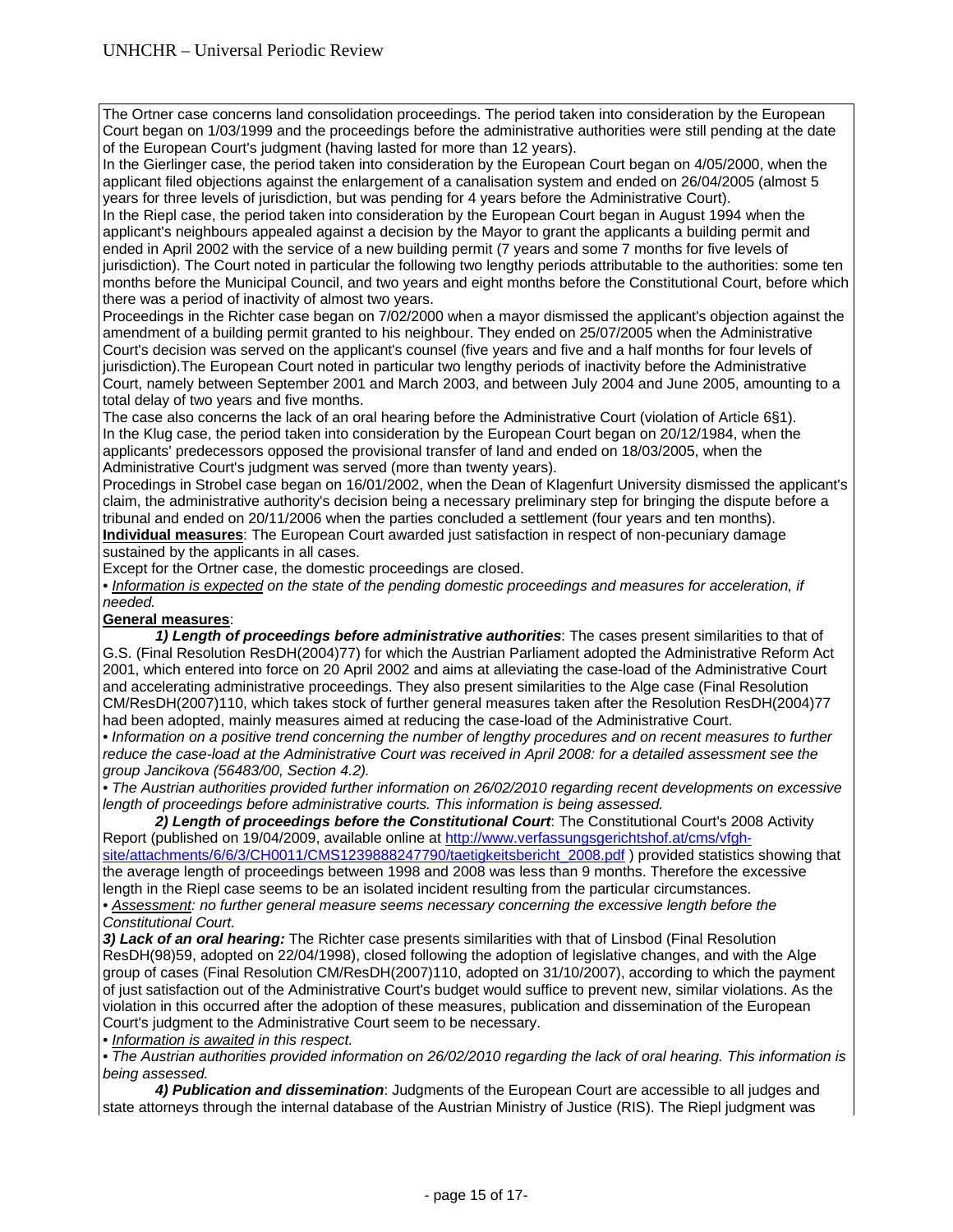published in German in the Austrian law journal *ÖJZ* 2005/26. The Administrative and the Constitutional Court receive judgments via the Constitutional Law Service of the Austrian Federal Chancellery.

*• Information is expected on the publication of the European Court's judgments in the Ortner and Gierlinger cases and their dissemination to relevant courts and authorities, to raise their awareness of the Convention's requirements as they result from these cases.* 

The Deputies decided to resume consideration of these items at the latest at their 1100th meeting (December 2010) (DH) in the light of the assessment of the information provided on general measures, and further information to be provided on individual measures in the Ortner case.

### **Latest development**

Additional information on general measures has been received from the Austrian authorities on 23/02/2010.

| Case name:<br>Judgment of :<br>Final on: | <b>RUSU v. Austria</b><br>02/10/2008<br>02/01/2009                        | Appl $N^{\circ}$ :     | 34082/02               |
|------------------------------------------|---------------------------------------------------------------------------|------------------------|------------------------|
| Violation:<br>Theme / Domain:            |                                                                           | <b>Payment status:</b> | Paid in the time limit |
| Next exam :<br>Last exam:<br>First exam: | $1st$ DH meeting 2011-4.2<br>1086-4.2(01/06/2010)<br>1051-2.1(17/03/2009) |                        |                        |

### **NOTES OF THE AGENDA**

### 34082/02 Rusu, judgment of 2/10/2008, final on 2/01/2009

The case concerns the violation of the right of the applicant, a Romanian national, to be informed promptly of the reasons for her arrest and detention (violation of Article 5§2).

On 25/02/2002 the applicant, who was travelling without a valid passport as hers had been stolen, was returned to Austria by the Hungarian border police and promptly detained. The Neusiedl/See District Administrative Authority noted in the detention order that she had entered Austria illegally, that she lacked sufficient means to stay in Austria and that, if released, she might abscond. This decision was issued to the applicant in German along with two information sheets in Romanian. On 7/03/2002 an interpreter translated the decision into Romanian in the presence of the applicant for the purpose of issuing an expulsion order against her. She was expelled to Romania on 22/03/2002.

The European Court noted that the information given to the applicant in Romanian on the day of her arrest had been incorrect and that it took ten days before the applicant was informed of the specific reasons and correct legal grounds for her detention, namely when she was questioned in the presence of an interpreter who translated the decision of 25/02/2002 for her.

The case also concerns the arbitrary character of the applicant's detention pending expulsion, having regard to the incompleteness of the grounds relied on by the district administrative authority (violation of Article 5§1f). The Court further found it striking that the Austrian authorities had paid no attention to the applicant's situation: she had not apparently intended to stay illegally in Austria or evade expulsion proceedings. It emphasised that to detain an individual is such a serious measure that it is automatically arbitrary unless justified as a measure of last resort. **Individual measures:** The European Court awarded just satisfaction in respect of non-pecuniary damage sustained by the applicant.

*• Assessment: No further individual measure seems necessary.* 

### **General measures:**

*1) Violation of Article 5§2:* The European Court noted that the information sheets issued to the applicant in Romanian on the day of her arrest had not contained any specific factual information concerning her detention or arrest and had referred to an out-of-date Aliens Act (see §§ 38-42 of the judgment). The Austrian authorities submit that information sheets for detainees under the 2005 Aliens Act currently applicable have been translated into various languages and are available to police authorities and detention centres via the Intranet site of the Ministry of Interior. This ensures that police officers can issue information to detainees promptly upon their arrest. When foreigners are questioned by the Aliens authorities shortly after their arrest, an interpreter is always present to explain the reason for the detention, any further steps to be taken and answer specific questions. Moreover, foreigners may avail themselves of the services provided by specific organisations with a view to their return (*Rückkehrvorbereitung*). Members of these organisations have the linguistic skills to guarantee effective communication with foreigners. In addition, on the initiative of the Human Rights Advisory Board